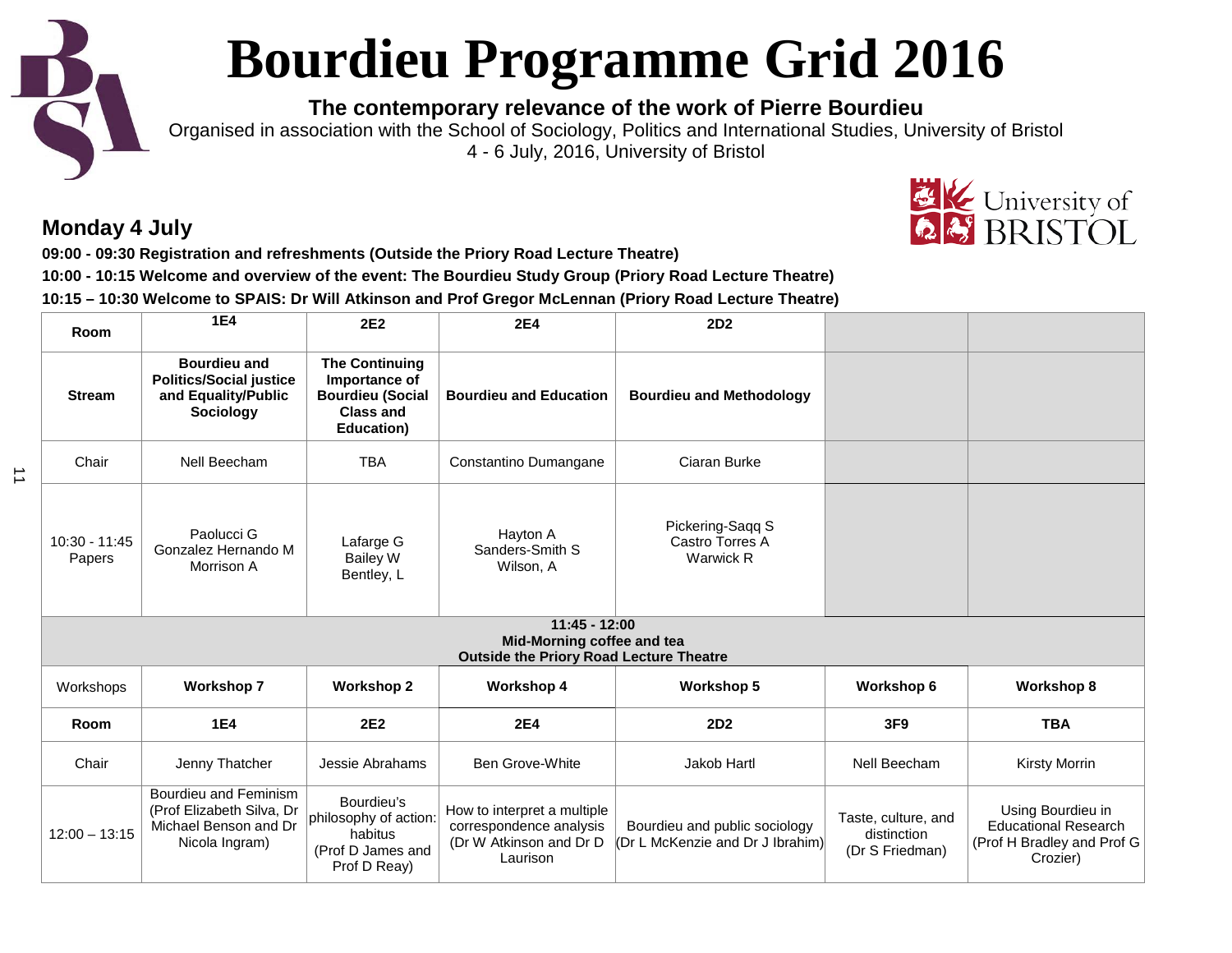| $13:15 - 14:15$                                                                      |
|--------------------------------------------------------------------------------------|
| Lunch                                                                                |
| <b>Outside the Priory Road Lecture Theatre</b>                                       |
|                                                                                      |
|                                                                                      |
| $14:15 - 15:30$                                                                      |
| <b>Keynote Speech Prof Derek Robbins</b>                                             |
| <b>Priory Rod Lecture Theatre</b>                                                    |
|                                                                                      |
| $15:30 - 15:45$                                                                      |
| Mid-Afternoon coffee and tea                                                         |
|                                                                                      |
| <b>Outside the Priory Road Lecture Theatre</b>                                       |
| $15:45 - 17:15$                                                                      |
| Keynote Panel: Bourdieu in Educational Research: Social Class, 'Race' and Ethnicity: |
| Prof Gill Crozier, Prof David James, Prof Tariq Modood, and Dr Nicola Rollock.       |
| Discussant: Dr Derron Wallace                                                        |
|                                                                                      |
| Priory Road Lecture Theatre                                                          |
| 17:30 - 18:30                                                                        |
| Publishers Drinks Reception (outside the Priory Road Lecture Theatre)                |
|                                                                                      |
| $20:00 - 23:00$                                                                      |
| Evening dinner Las Iguanas                                                           |
| <b>Cocktails and Tapas</b>                                                           |
|                                                                                      |
|                                                                                      |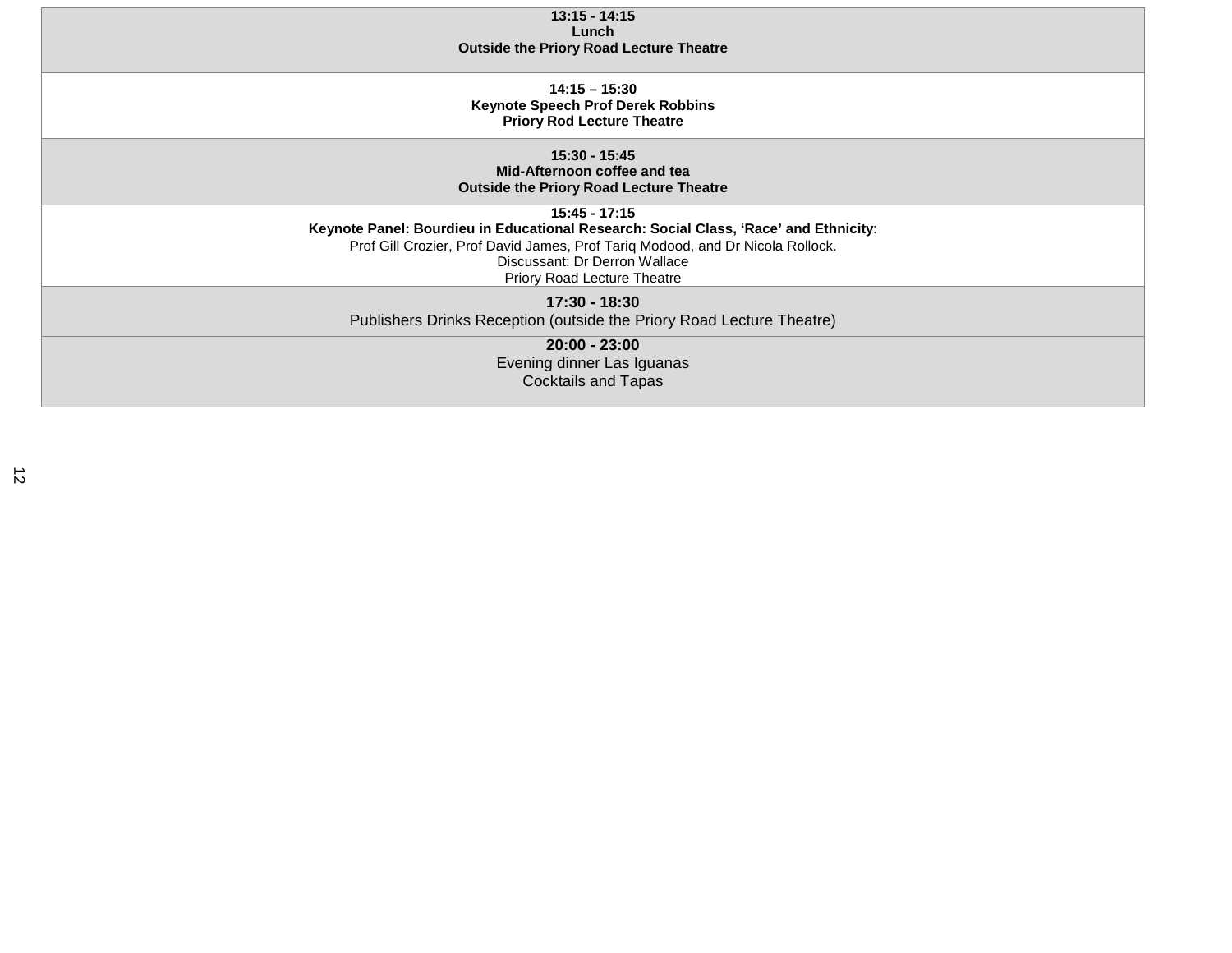# **Tuesday 5 July**

| 09:00 - 09:30 Morning coffee, tea (Outside the Priory Road Lecture Theatre) |  |  |
|-----------------------------------------------------------------------------|--|--|
|-----------------------------------------------------------------------------|--|--|

| Room                                                                                            | <b>1E4</b>                                                                                                | 2E <sub>2</sub>                                                                                     | <b>2E4</b>                                                                        |  | 2D <sub>2</sub>                                                                                                                      |  | 3F <sub>9</sub>                                                                   |  |                                                                                                     |
|-------------------------------------------------------------------------------------------------|-----------------------------------------------------------------------------------------------------------|-----------------------------------------------------------------------------------------------------|-----------------------------------------------------------------------------------|--|--------------------------------------------------------------------------------------------------------------------------------------|--|-----------------------------------------------------------------------------------|--|-----------------------------------------------------------------------------------------------------|
| <b>Stream</b>                                                                                   | <b>Transformation of</b><br><b>Habitus/Habitus Fluidity</b>                                               | <b>Bourdieu and</b><br>Gender                                                                       | <b>The Continuing</b><br><b>Importance of Bourdieu</b><br>(Field and Occupations) |  | <b>Bourdieu: Place and Space</b>                                                                                                     |  | <b>Bourdieu: Culture,</b><br><b>Taste and Distinction</b>                         |  |                                                                                                     |
| Chair                                                                                           | Annabel Wilson                                                                                            | Jessie Abrahams                                                                                     | Ciaran Burke                                                                      |  | Jenny Thatcher                                                                                                                       |  | Julio Hermosilla                                                                  |  |                                                                                                     |
| 10:30 - 11:45<br>Papers                                                                         | Gamsu S<br>Stahl G<br>Çelik Ç                                                                             | Wright E<br>Olsen W<br>Muppathupar S                                                                | Avnoon-Kaminsky N<br>Scheidhofer T<br>Laurison D                                  |  | Trifuoggi M<br>Schultz Larsen T<br>Benson M                                                                                          |  | Varriale S<br>Friedman S<br>Roquebert C                                           |  |                                                                                                     |
| $10:45 - 11:00$<br>Mid-Morning coffee and tea<br><b>Outside the Priory Road Lecture Theatre</b> |                                                                                                           |                                                                                                     |                                                                                   |  |                                                                                                                                      |  |                                                                                   |  |                                                                                                     |
| <b>Workshops</b>                                                                                | <b>Workshop 1</b>                                                                                         | <b>Workshop 2</b>                                                                                   | <b>Workshop 3</b>                                                                 |  | <b>Workshop 5</b>                                                                                                                    |  | Workshop 6                                                                        |  | <b>Workshop 8</b>                                                                                   |
| Room                                                                                            | <b>1E4</b>                                                                                                | 2E <sub>2</sub>                                                                                     | <b>2E4</b>                                                                        |  | 2D <sub>2</sub>                                                                                                                      |  | 3F9                                                                               |  | <b>TBA</b>                                                                                          |
| Chair                                                                                           | Jenny Thatcher                                                                                            | Jessie Abrahams                                                                                     | <b>Kirsty Morrin</b>                                                              |  | Nell Beecham                                                                                                                         |  | Maria Teresa Pinto                                                                |  | Laura Bentley                                                                                       |
| $11:00 - 12:15$                                                                                 | Bourdieu's epistemology<br>and the principle of<br>reflexivity<br>(Prof D Robbins and Prof<br>G McLennan) | Bourdieu's<br>philosophy of action:<br>habitus<br>(Professor Diane<br>Reay and Dr Nicola<br>Ingram) | The social space: fields<br>(Dr Will Atkinson, and Dr<br>Ciaran Burke             |  | Bourdieu and public sociology<br>(Dr Lisa McKenzie and Dr<br>Joseph Ibrahim)                                                         |  | Taste, culture, and<br>distinction<br>(Dr Sam Friedman and<br>Dr Daniel Laurison) |  | Using Bourdieu in<br><b>Educational Research</b><br>(Prof Harriet Bradley and<br>Prof Gill Crozier) |
| $12:15 - 12:30$<br>Late Morning Coffee, tea<br><b>Outside the Priory Road Lecture Theatre</b>   |                                                                                                           |                                                                                                     |                                                                                   |  |                                                                                                                                      |  |                                                                                   |  |                                                                                                     |
| Room                                                                                            | <b>1E4</b>                                                                                                | 2E <sub>2</sub>                                                                                     |                                                                                   |  | <b>2E4</b>                                                                                                                           |  | 2D <sub>2</sub>                                                                   |  | 3F <sub>9</sub>                                                                                     |
| <b>Stream</b>                                                                                   | <b>Transformation of</b><br><b>Habitus/Habitus Fluidity</b>                                               | <b>Bourdieu and Methodology</b>                                                                     |                                                                                   |  | The Continuing Importance of<br><b>Bourdieu (Inequality, Social</b><br><b>Mobility and Culture</b><br><b>Practices/Social Class)</b> |  | <b>Bourdieu and Education</b>                                                     |  | Bourdieu, "Race", Ethnicity<br>and Migration                                                        |
| Chair                                                                                           | Alexis Bedolla                                                                                            | Ciaran Burke                                                                                        |                                                                                   |  | <b>Kirsty Morrin</b>                                                                                                                 |  | Jessie Abrahams                                                                   |  | Constantino Dumangane                                                                               |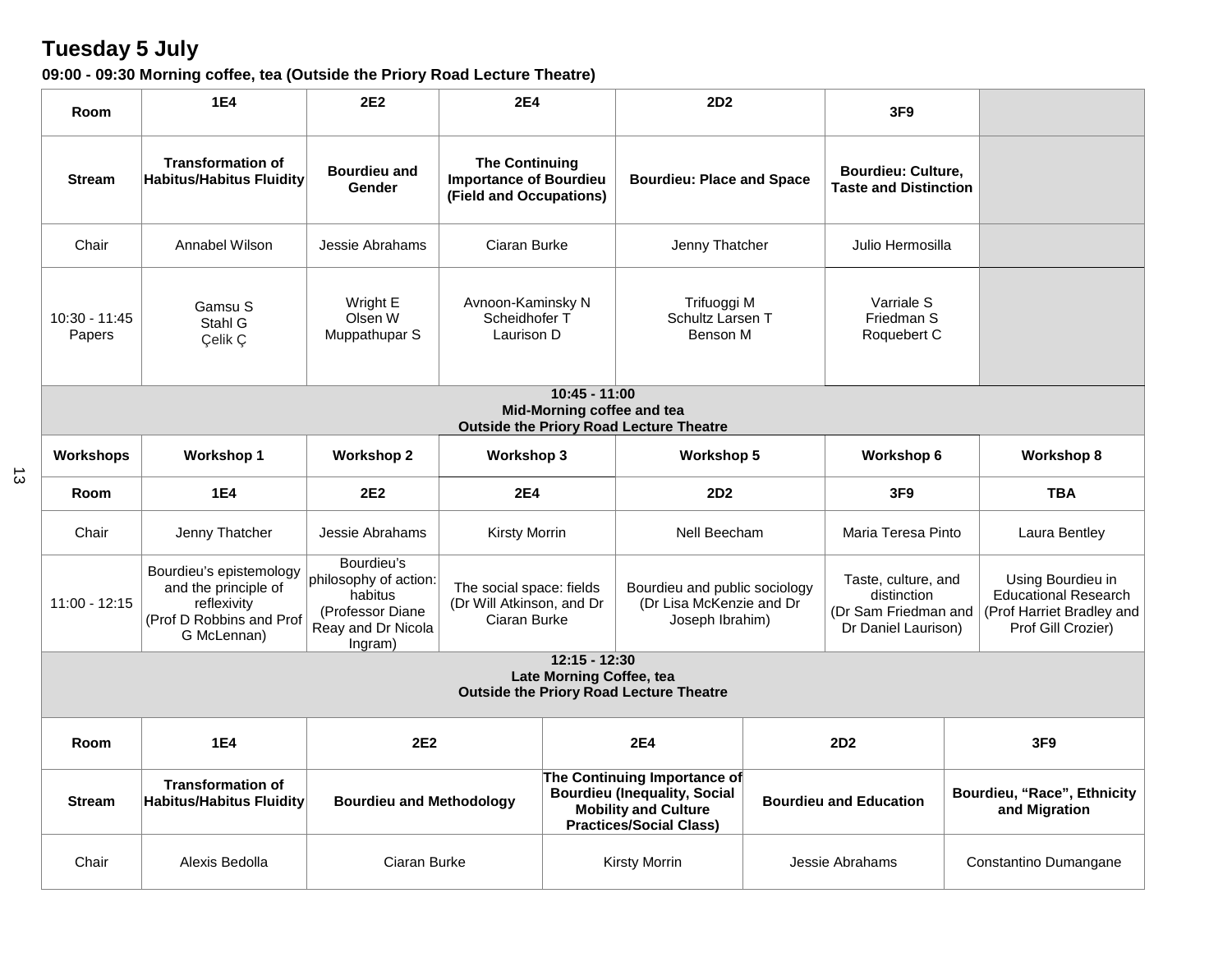| 12:30 - 13:30                                                                                                                                                                                                   | Soubes S<br>Giustin D<br><b>Burnard P</b>                                                                                                                                                                 | Willekens M<br>Dorin S<br>Diter K                                                      | <b>Blood K</b><br>Vandebroeck D<br>Barlee D                  | Konstantinou I<br>Larsson E<br>Tarabini A | Wallace D<br>Ayling P<br>Garratt L                                            |  |  |  |
|-----------------------------------------------------------------------------------------------------------------------------------------------------------------------------------------------------------------|-----------------------------------------------------------------------------------------------------------------------------------------------------------------------------------------------------------|----------------------------------------------------------------------------------------|--------------------------------------------------------------|-------------------------------------------|-------------------------------------------------------------------------------|--|--|--|
| $13:30 - 14:30$<br>Lunch<br><b>Outside the Priory Road Lecture Theatre</b>                                                                                                                                      |                                                                                                                                                                                                           |                                                                                        |                                                              |                                           |                                                                               |  |  |  |
| Room                                                                                                                                                                                                            | <b>1E4</b>                                                                                                                                                                                                | 2E <sub>2</sub>                                                                        | <b>2E4</b>                                                   | 2D <sub>2</sub>                           | 3F9                                                                           |  |  |  |
| <b>Stream</b>                                                                                                                                                                                                   | <b>Transformation of</b><br><b>Habitus/Habitus Fluidity</b>                                                                                                                                               | <b>Bourdieu and Politics/Social</b><br>justice and Equality/Public<br><b>Sociology</b> | The Continuing Importance of<br><b>Bourdieu (Technology)</b> | <b>Bourdieu and Education</b>             | <b>Bourdieu: Place and Space</b><br>(Habitus, field and symbolic<br>violence) |  |  |  |
| Chair                                                                                                                                                                                                           | <b>Ben Grove-White</b>                                                                                                                                                                                    | Jenny Thatcher                                                                         | <b>Piotr Marzec</b>                                          | Kate Blood                                | Chao Yuan                                                                     |  |  |  |
| 14:30 - 15:45                                                                                                                                                                                                   | De Keere K<br>Herzig R<br>Duckworth V<br>Alexander R<br>Kupfer A<br>Sweeney C<br>Hofman J<br>Allington D<br>Swift C<br>Parkin S<br>Bunn, C and Palmer, V<br>Reyes Acosta C<br>Peters G<br>Kaye N<br>Hey A |                                                                                        |                                                              |                                           |                                                                               |  |  |  |
| $15:45 - 16:00$<br>Mid-Afternoon coffee and tea<br><b>Outside the Priory Road Lecture Theatre</b>                                                                                                               |                                                                                                                                                                                                           |                                                                                        |                                                              |                                           |                                                                               |  |  |  |
| $16:00 - 18:15$<br>Keynote panel: Using Bourdieu to Understand Contemporary Social Class<br>Dr Will Atkinson, Prof Diane Reay and Dr Sam Friedman Dr Daniel Laurison<br><b>Discussant: Prof Harriet Bradley</b> |                                                                                                                                                                                                           |                                                                                        |                                                              |                                           |                                                                               |  |  |  |
| $19:00 - 24:00$<br><b>Evening dinner and disco</b><br>3 course meal at the Bristol Marriott Royal Hotel followed by dancing                                                                                     |                                                                                                                                                                                                           |                                                                                        |                                                              |                                           |                                                                               |  |  |  |

14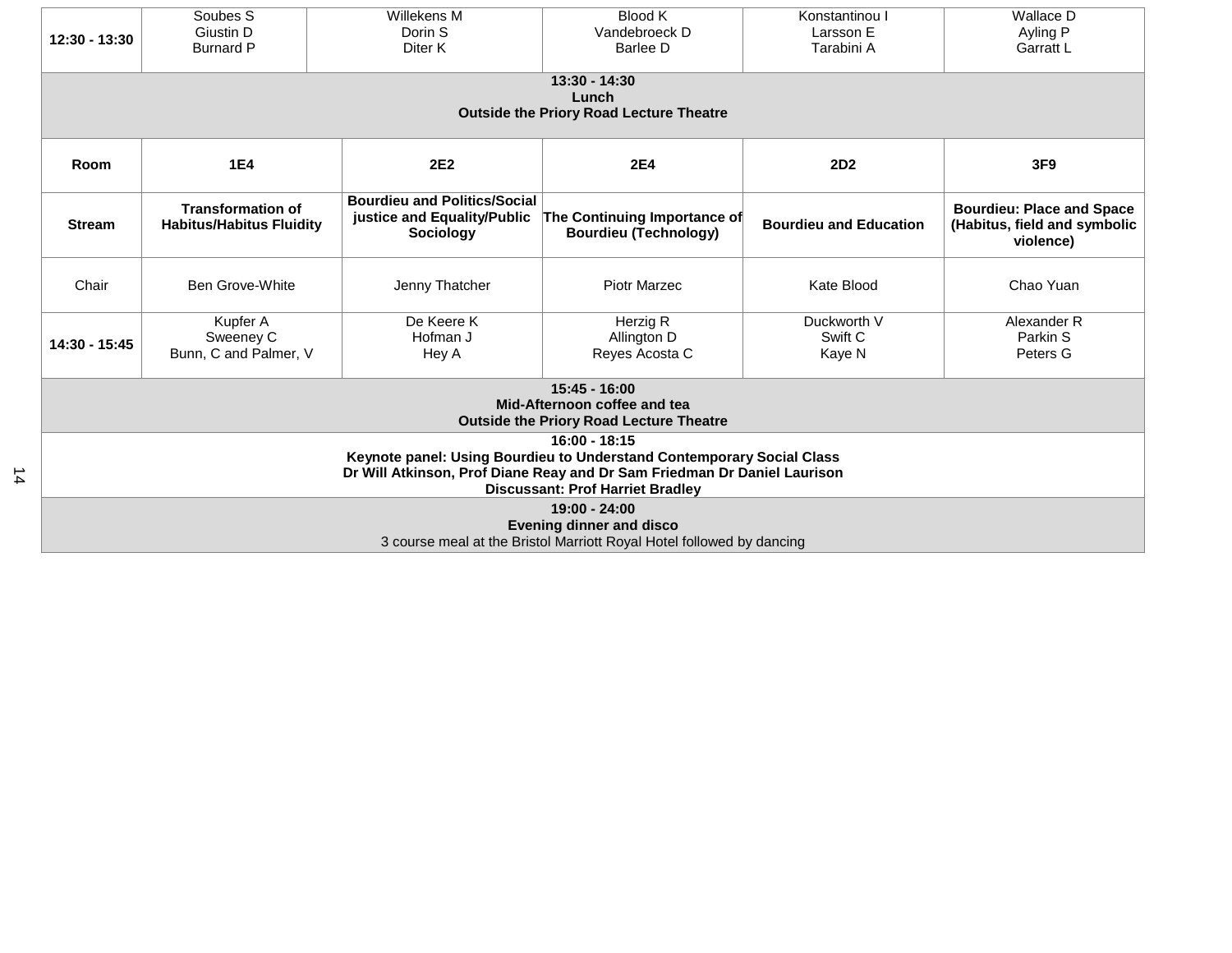# **Wednesday 6 July**

15

| 08:45 - 09:15 Morning coffee, tea (Outside the Priory Road Lecture Theatre) |
|-----------------------------------------------------------------------------|
|-----------------------------------------------------------------------------|

| Room                                                                                                                | <b>1E4</b>                                                                                                                                                                                                                                                                                                             | 2E <sub>2</sub>                                                                                            | <b>2E4</b>                                                                                              | 2D <sub>2</sub>                                | 3F9                                                                 |  |  |  |  |
|---------------------------------------------------------------------------------------------------------------------|------------------------------------------------------------------------------------------------------------------------------------------------------------------------------------------------------------------------------------------------------------------------------------------------------------------------|------------------------------------------------------------------------------------------------------------|---------------------------------------------------------------------------------------------------------|------------------------------------------------|---------------------------------------------------------------------|--|--|--|--|
| <b>Stream</b>                                                                                                       | Bourdieu: Culture, Taste<br>and Distinction                                                                                                                                                                                                                                                                            | <b>Bourdieu and</b><br><b>Politics/Social</b><br>justice and<br><b>Equality/Public</b><br><b>Sociology</b> | <b>The Continuing</b><br><b>Importance of Bourdieu</b><br>(Debates about<br><b>Contemporary Social)</b> | <b>Bourdieu and Education</b>                  | <b>Bourdieu: "Race"</b><br><b>Ethnicity and</b><br><b>Migration</b> |  |  |  |  |
| Chair                                                                                                               | Nicola Ingram                                                                                                                                                                                                                                                                                                          | <b>Kirsty Morrin</b>                                                                                       | Annabel Wilson                                                                                          | Jessie Abrahams                                | Constantino<br>Dumangane                                            |  |  |  |  |
| $09:15 - 10:30$<br>Papers                                                                                           | Walsh A<br>Benker B<br>McKenzie J                                                                                                                                                                                                                                                                                      | O'Donovan B<br>Crossley S<br>McGovern P                                                                    | Haddon E<br>France A<br>Flemmen M                                                                       | Watkins M<br>Brar V<br>Waller, R and Ingram, N | Sepulveda D<br>Witte D<br>Noble G                                   |  |  |  |  |
|                                                                                                                     | $10:30 - 10:45$<br>Mid-Morning coffee and tea<br><b>Outside the Priory Road Lecture Theatre</b>                                                                                                                                                                                                                        |                                                                                                            |                                                                                                         |                                                |                                                                     |  |  |  |  |
| Room                                                                                                                | 2E <sub>2</sub><br><b>2E4</b><br>3F9<br><b>1E4</b><br><b>2D2</b>                                                                                                                                                                                                                                                       |                                                                                                            |                                                                                                         |                                                |                                                                     |  |  |  |  |
| <b>Stream</b>                                                                                                       | <b>Bourdieu and</b><br><b>Politics/Social</b><br><b>Transformation of</b><br><b>Habitus/Habitus</b><br>Bourdieu: Culture, Taste<br><b>The Continuing</b><br>justice and<br><b>Bourdieu and Education</b><br>and Distinction<br><b>Equality/Public</b><br><b>Importance of Bourdieu</b><br><b>Fluidity</b><br>Sociology |                                                                                                            |                                                                                                         |                                                |                                                                     |  |  |  |  |
| Chair                                                                                                               | Jenny Thatcher                                                                                                                                                                                                                                                                                                         | <b>Piotr Marzec</b>                                                                                        | Julio Hermasilla                                                                                        | Jessie Abrahams                                | Maria Teresa Pinto                                                  |  |  |  |  |
| 10:45 - 12:00                                                                                                       | Gellner D<br>Iso N<br>Zhang W                                                                                                                                                                                                                                                                                          | Vannier H & Gupta A<br>Hewer <sub>R</sub><br>Firmin C                                                      | De Waal D<br>Armando A C<br><b>Buhlmann F</b>                                                           | Uboldo A<br>Canny A<br>Hope J                  | Markham T<br>Schmitz A<br>Telling K                                 |  |  |  |  |
| 12:00 - 12:15<br>Late Morning Coffee, tea<br><b>Outside the Priory Road Lecture Theatre</b>                         |                                                                                                                                                                                                                                                                                                                        |                                                                                                            |                                                                                                         |                                                |                                                                     |  |  |  |  |
| $12:15 - 13:30$<br>Keynote Panel: Bourdieu, Activism and Public Sociology<br>Dr Lisa McKenzie and Dr Joseph Ibrahim |                                                                                                                                                                                                                                                                                                                        |                                                                                                            |                                                                                                         |                                                |                                                                     |  |  |  |  |
| 13:30 - 14:30<br>Lunch<br><b>Outside the Priory Road Lecture Theatre</b>                                            |                                                                                                                                                                                                                                                                                                                        |                                                                                                            |                                                                                                         |                                                |                                                                     |  |  |  |  |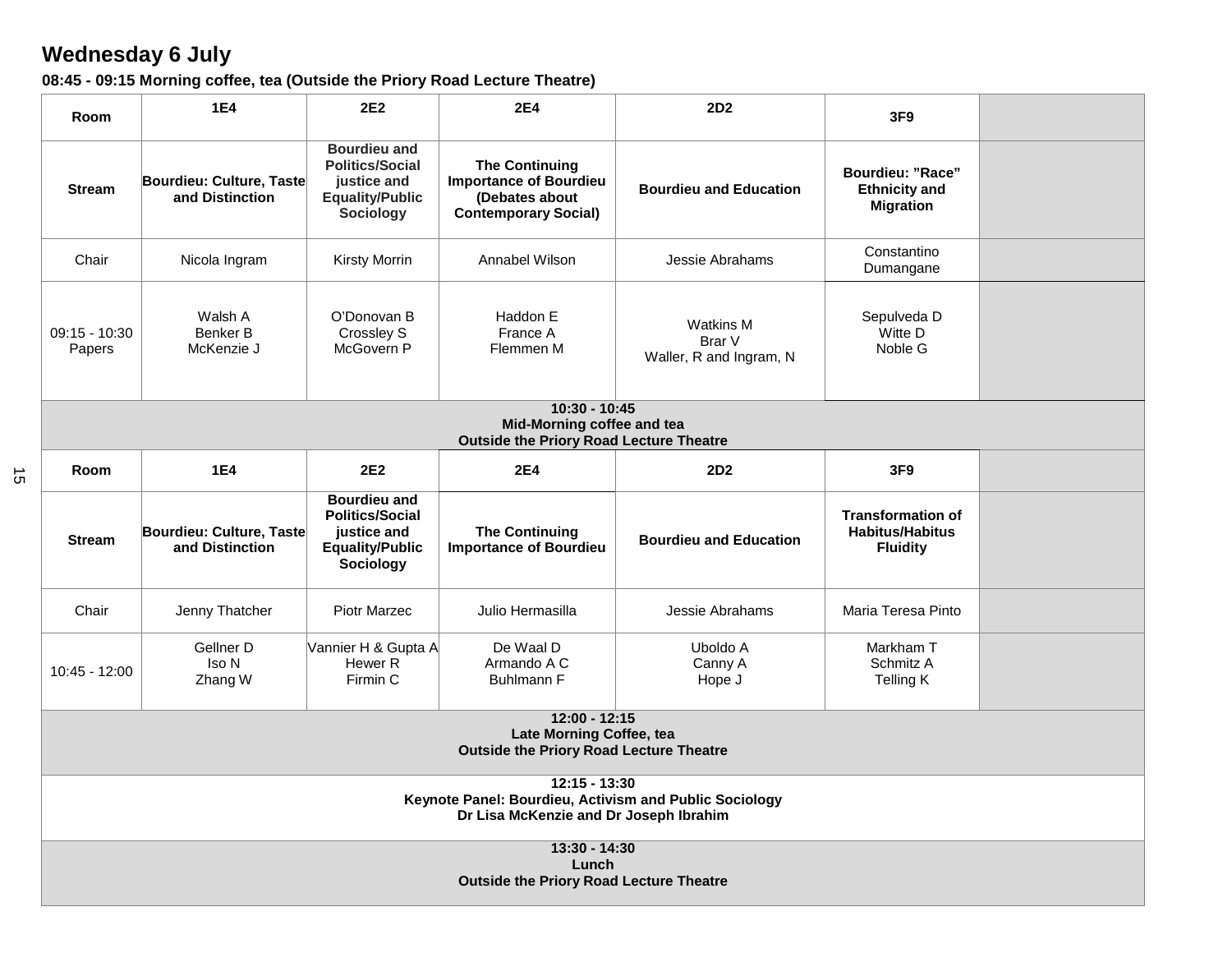| Room                                                                                                                                                 | 1E4                                                                                                                                                                                                                                                      | 2E <sub>2</sub>                                  | 2E4                                                                                               | 2D <sub>2</sub>                       | 3F <sub>9</sub>                              |  |  |  |
|------------------------------------------------------------------------------------------------------------------------------------------------------|----------------------------------------------------------------------------------------------------------------------------------------------------------------------------------------------------------------------------------------------------------|--------------------------------------------------|---------------------------------------------------------------------------------------------------|---------------------------------------|----------------------------------------------|--|--|--|
| Stream                                                                                                                                               | Bourdieu: Culture, Taste<br><b>Bourdieu: Class</b><br><b>The Continuing</b><br><b>Bourdieu and Education</b><br><b>Transformation of Habitus/Habitus Fluidity</b><br>and Distinction<br><b>Importance of Bourdieu</b><br>and Power<br>(Higher Education) |                                                  |                                                                                                   |                                       |                                              |  |  |  |
| Chair                                                                                                                                                | Jakob Hartl<br>Alexis Bedolla<br>Jessie Abrahams<br><b>Kirsty Morrin</b><br>Annabel Wilson                                                                                                                                                               |                                                  |                                                                                                   |                                       |                                              |  |  |  |
| $14:30 - 15:45$                                                                                                                                      | Dicks B C<br><b>Barrett M</b><br>Lavie N                                                                                                                                                                                                                 | Altreiter C<br>Toft M<br>Schmidt-Wellenburg<br>С | Fraser a<br>Thine S<br>Beecham N                                                                  | Winzler<br>Schneider H<br>Dumangane C | Cooper L<br>Armbruster A<br><b>Bristow K</b> |  |  |  |
|                                                                                                                                                      |                                                                                                                                                                                                                                                          |                                                  | $15:45 - 16:00$<br>Mid-Afternoon coffee and tea<br><b>Outside the Priory Road Lecture Theatre</b> |                                       |                                              |  |  |  |
| 16:00 - 17:45<br>Closing Keynote: Prof Elizabeth Silva (The Open University)<br>Discussant: Dr Michaela Benson<br><b>Priory Road Lecture Theatre</b> |                                                                                                                                                                                                                                                          |                                                  |                                                                                                   |                                       |                                              |  |  |  |
| $17:45 - 18:00$<br><b>Closing remarks and goodbye</b><br><b>Bourdieu Study Group and Dr Will Atkinson</b>                                            |                                                                                                                                                                                                                                                          |                                                  |                                                                                                   |                                       |                                              |  |  |  |
| <b>Priory Road Lecture Theatre</b>                                                                                                                   |                                                                                                                                                                                                                                                          |                                                  |                                                                                                   |                                       |                                              |  |  |  |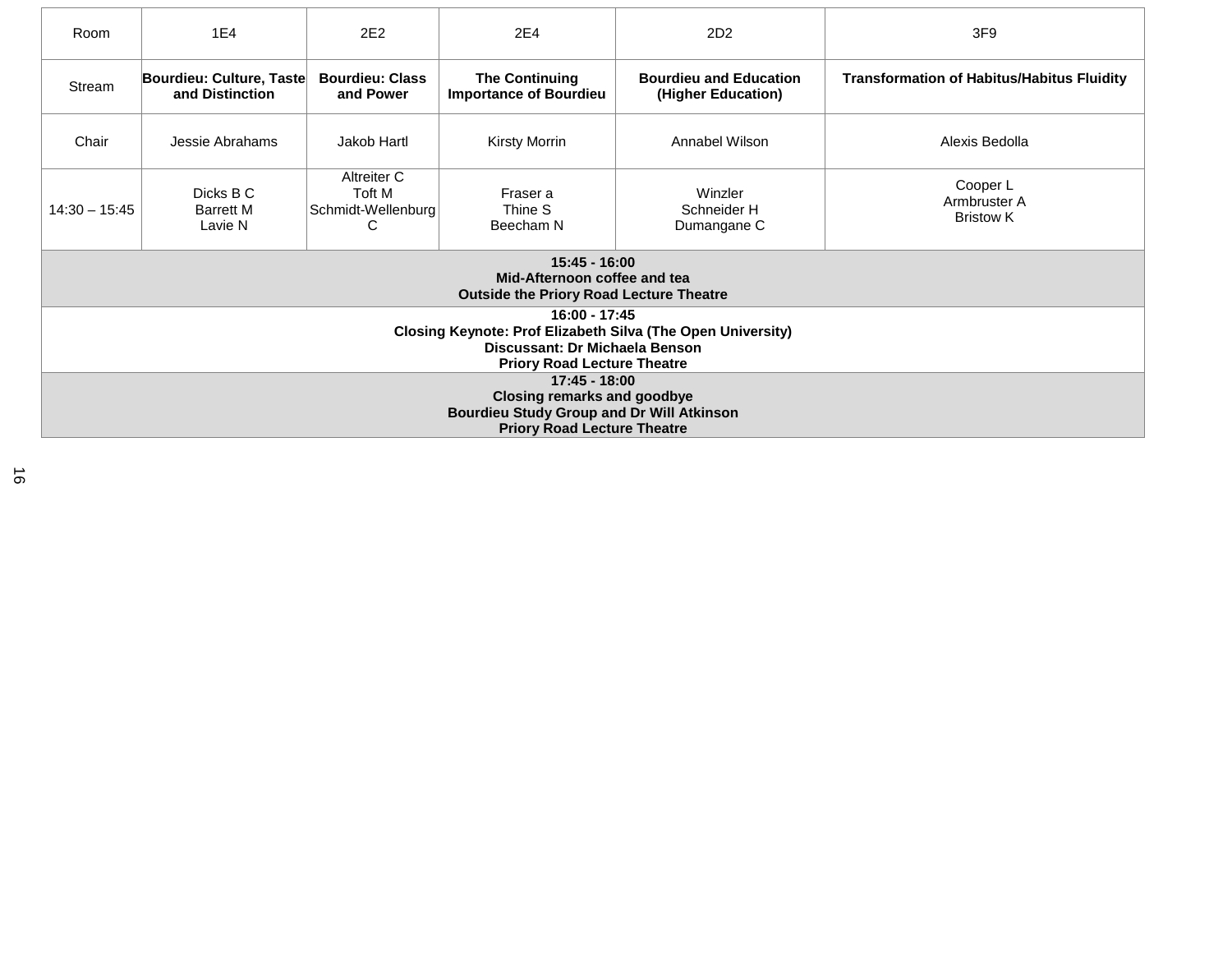## **Speakers, Workshop Leaders and Discussants Biographies**

#### **Dr Will Atkinson**

**Keynote panel: Using Bourdieu to Understand Contemporary Social Class and workshop leader for How to interpret a multiple correspondence analysis and The social space: fields**



Will Atkinson has a broad interests in class inequalities and differences, whether in education, work, culture, politics or self-perception, as part of a larger general concern with systems of power and domination. He works closely with the social theory of Pierre Bourdieu in this regard, though with a phenomenological twist.

Will Atkinson is the author/editor of Class, Individualization and Late Modernity: In Search of the Reflexive Worker (Palgrave Macmillan, 2010), Class Inequality in Austerity Britain (with Steven Roberts and Mike Savage, Palgrave Macmillan, 2012) and Class (Polity, 2015). He is currently working on two book projects, one reporting on research into the social class structure of 21st century Britain and how it's experienced and reproduced (or not) in everyday family life, and another, fed by the research underpinning my first book, exploring the possibility of pushing Bourdieu's ideas toward becoming a 'relational phenomenology'.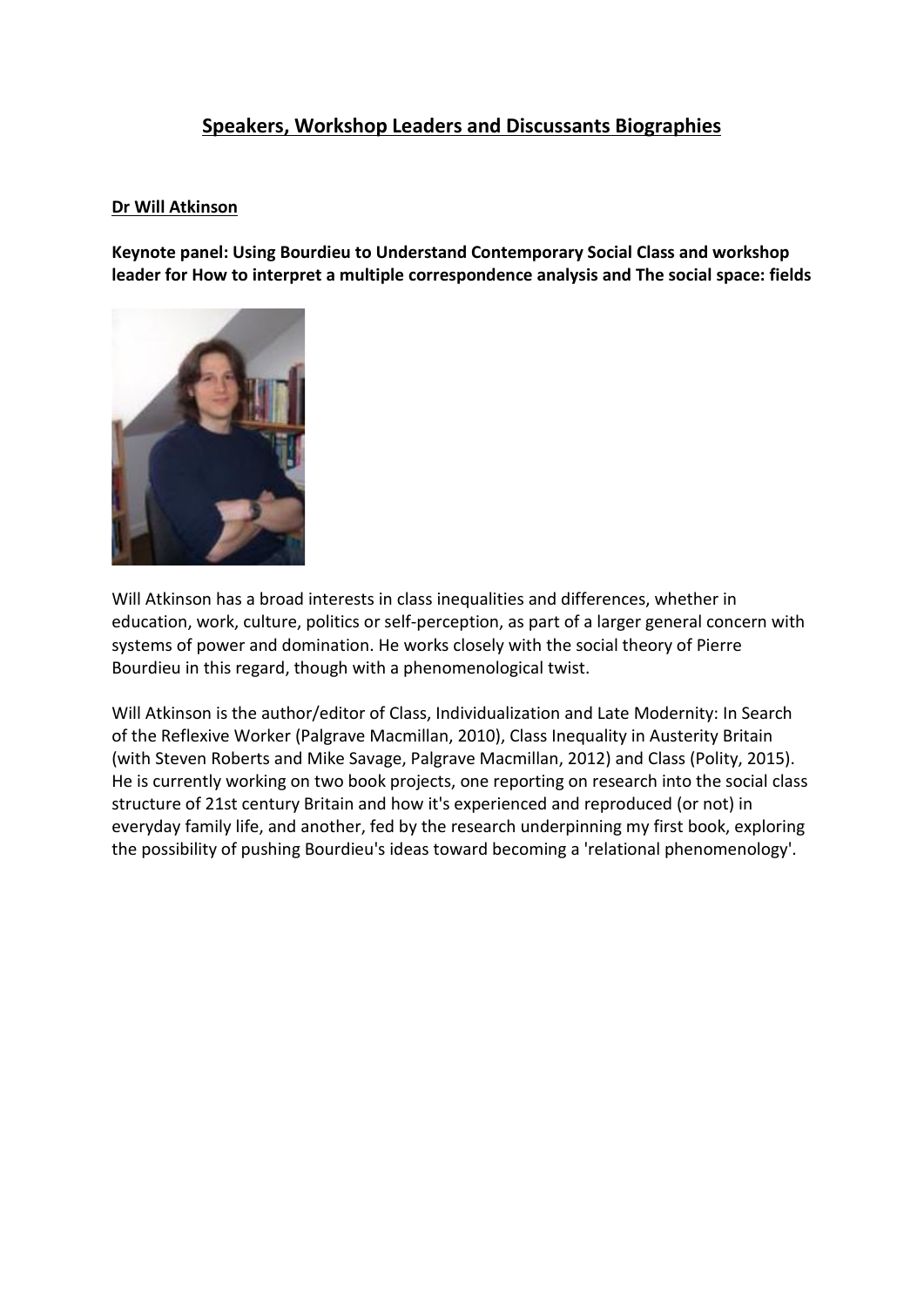#### **Dr Michaela Benson**

**Discussant for the closing keynote: Prof Elizabeth Silva and workshop leader for Bourdieu and Feminism**



Michaela Benson is a Senior Lecturer in Sociology at Goldsmiths. An ethnographer by training, she has a longstanding interest in the intersections of space, society and the individual and have contributed significantly to two fields of research (1) the sociology of migration and (2) class, identity, and belonging, with her unique expertise lying at the intersections of these fields. Michaela Benson is known for her research on privileged migration—in particular lifestyle migration—and processes and practices of middle-class formation; she maintains a longstanding commitment to theoretically-informed ethnography. She is the author of The British in Rural France (MUP, 2011), co-author of The Middle Classes and the City (Palgrave, 2015), and articles in journals including The Sociological Review, Sociology, Mobilities, Migration Studies and the Journal of Ethnic and Migration Studies. Michaela Benson is currently deputy editor of The Sociological Review and associate editor of Journal of Ethnic and Migration Studies.

#### **Professor Harriet Bradley**

**Discussant: Keynote panel: Using Bourdieu to Understand Contemporary Social Class and workshop leader for Using Bourdieu in Educational Research**

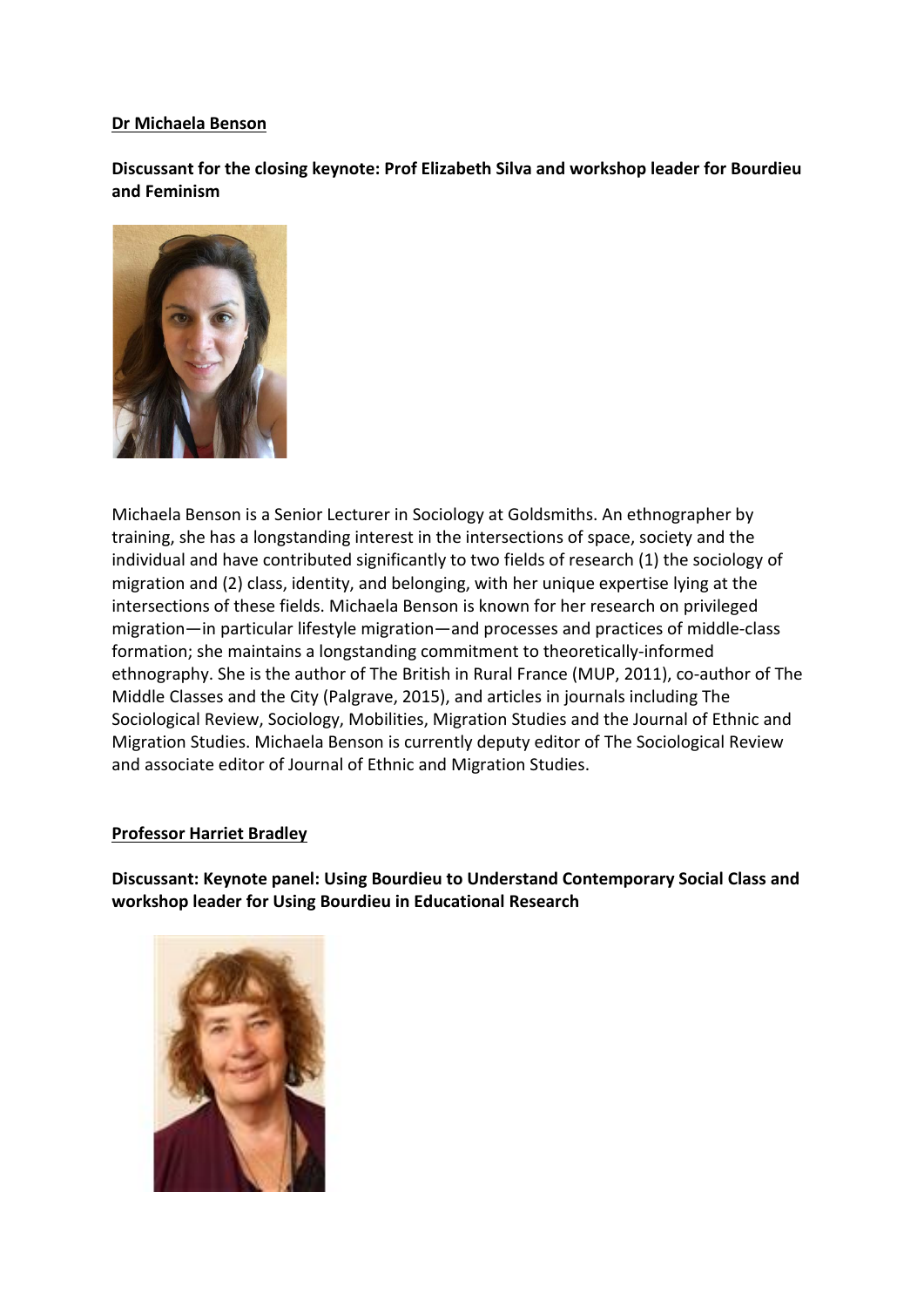Harriet Bradley is a Professor of Women's Employment in Faculty of Business and Law (FBL) University West of England (UWE). Before joining UWE she was Professor of Sociology at the University of Bristol where she remains a Professor Emerita. She also holds an Honary Professorship at Bath University and is an Honary Doctor at Karlstad University in Sweden. Harriet's research interests are broad and varied. She has a general interest in work and change and structures of inequality. She has written and researched on a variety of topics: women's work in the labour market and the household; women and reproduction; gender and ethnicity in Trade Unions; young people's life histories and employment; intersections of class, ethnicity and gender. She has held a number of grants from a variety of funders: ESRC, Leverhulme Trust, Joseph Rowntree Fund, ESF and the EOC. Her current 2 projects are qualitiative studies of class inequalities, one focusing on families, the other on higher education. She has a current strong interest in the impact of the recession on women and young people.

#### **Dr Ciaran Burke**

#### **Workshop leader for The social space: fields**



Dr. Ciaran Burke is a co-founder and co-convenor of BSA Bourdieu Study Group. He is a lecturer in Sociology at Plymouth University and author of Culture, Capitals and Graduate Futures: degrees of class. His research interests apply Bourdieusian social theory to a number of aspects within labour studies including: graduate employment transitions, critical organization studies, labour market inequalities and employability provision within higher education.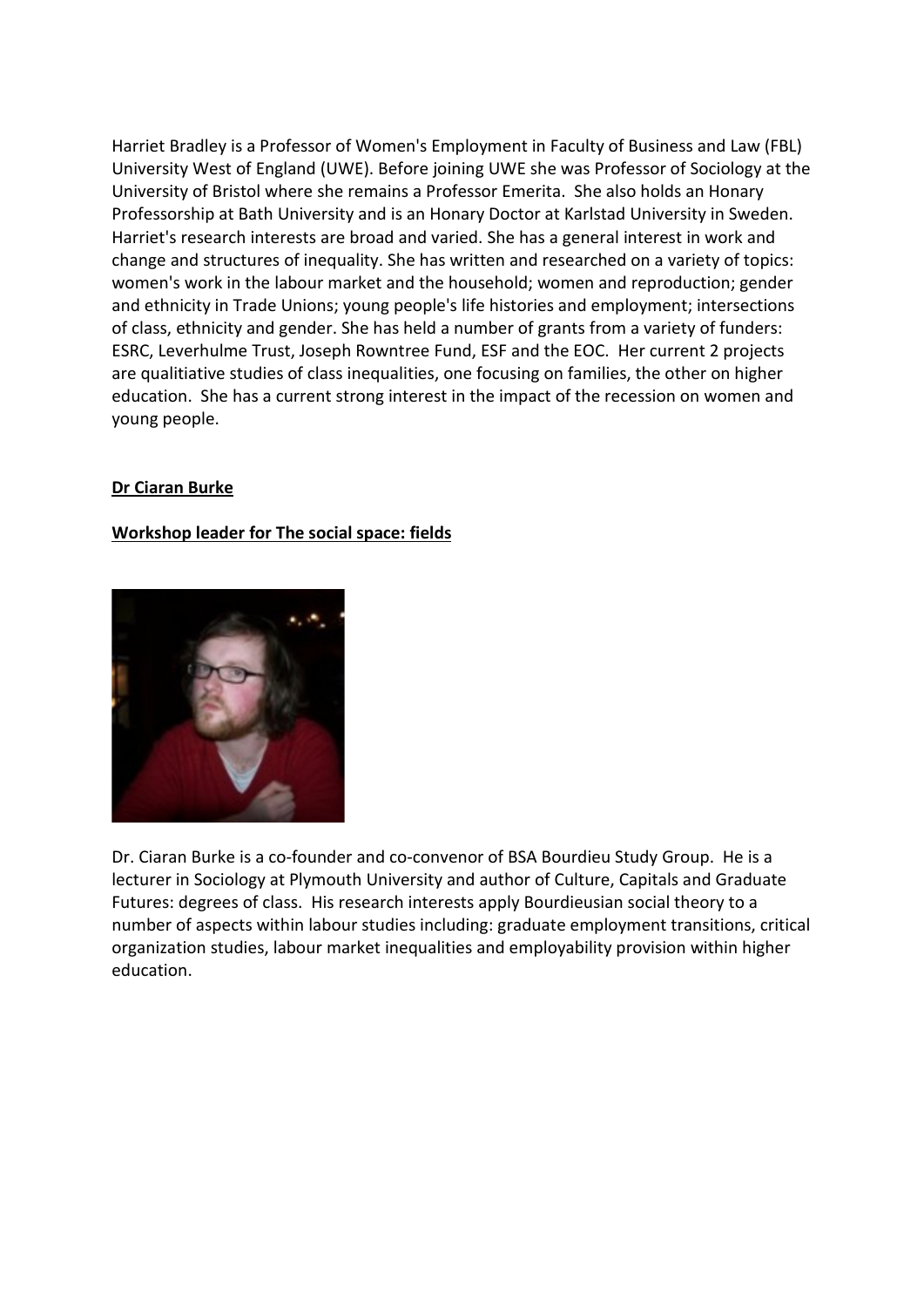#### **Professor Gill Crozier**

**Keynote Panel: Bourdieu in Educational Research: Social Class, 'Race' and Ethnicity and workshop leader for Using Bourdieu in Educational Research**



Gill Crozier is Professor of Education in the Department of Education, Roehampton University. She took up her post in December 2008 as Assistant Dean Research, having come from the University of Sunderland where she was also Professor of Education and Head of Research, in the School of Education and Lifelong Learning.

Gill Crozier is a Sociologist of Education and her work has focused on 'race' and its intersection with social class and gender. She has researched extensively issues relating to parents and schools, and young people, and is also concerned with education policy, and the socio-cultural influences upon identity formation and learner experiences. She is an active member of the international organisations the European Network About Parents and Education and USA John Hopkins University based School, Family and Community Partnerships: International Network of Scholars.

Gill Crozier is an experienced teacher both in school and Higher Education. She began her career as a secondary school English teacher, teacher of English as an Additional Language and advisory teacher on multicultural education. She worked in schools for twelve years prior to taking up her first academic post in Higher Education at Bristol Polytechnic (now the University of the West of England).

As a teacher in schools and then as an academic through her research, she has been active in social justice and equalities issues. She has developed a critique of discriminatory structures and organisation in the education system and discriminatory practices at classroom as well as policy level. She is committed to opening up access to Higher Education and other educational opportunities and supporting students to access opportunities within the organisation, as well as to the organisation.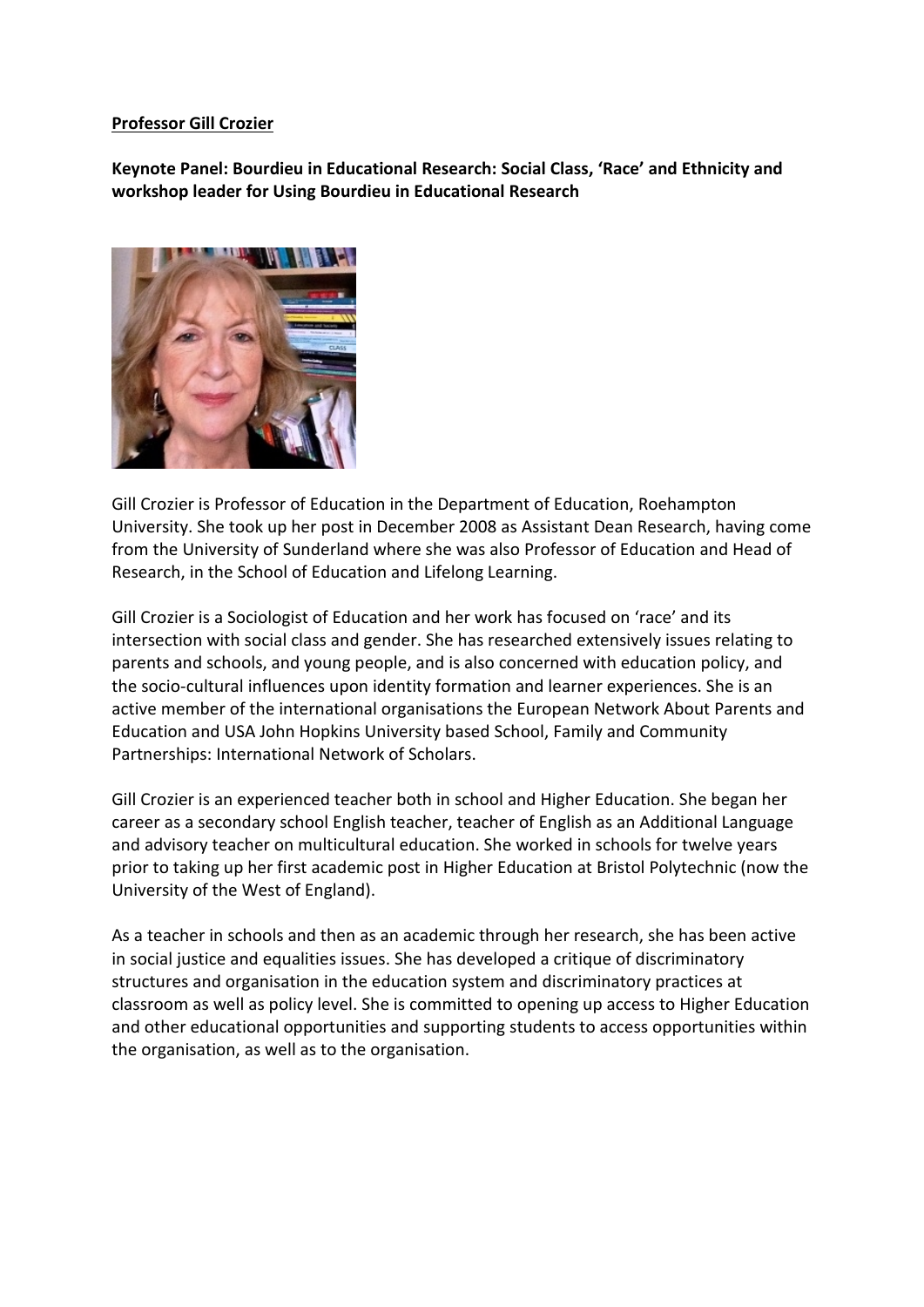#### **Dr Sam Friedman**

**Keynote panel: Using Bourdieu to Understand Contemporary Social Class and workshop leader for Taste, culture, and distinction**



Sam Friedman is Assistant Professor in Sociology at the London School of Economics. He has written widely on class and culture and is the author of *Comedy and Distinction: The Cultural Currency of a 'Good' Sense of Humour* (Routledge, 2014). His current research, funded by an ESRC Future Research Leaders grant, examines social mobility into Britain's elite occupations. The most recent article to emerge from this work, forthcoming in the *American Sociological Review* (with Daniel Laurison), demonstrates that those from working-class backgrounds face a powerful and previously unrecognised 'class pay gap' within higher professional and managerial occupations.

#### **Dr Joseph Ibrahim**

**Keynote Panel: Bourdieu, Activism and Public Sociology and workshop leader for Bourdieu and public sociology**



Joseph is a political sociologist who has research interests in social and political theory, political mobilisations, collective action and community values. His research to date has been focused on the political culture and dynamics of consensus and conflict within groups,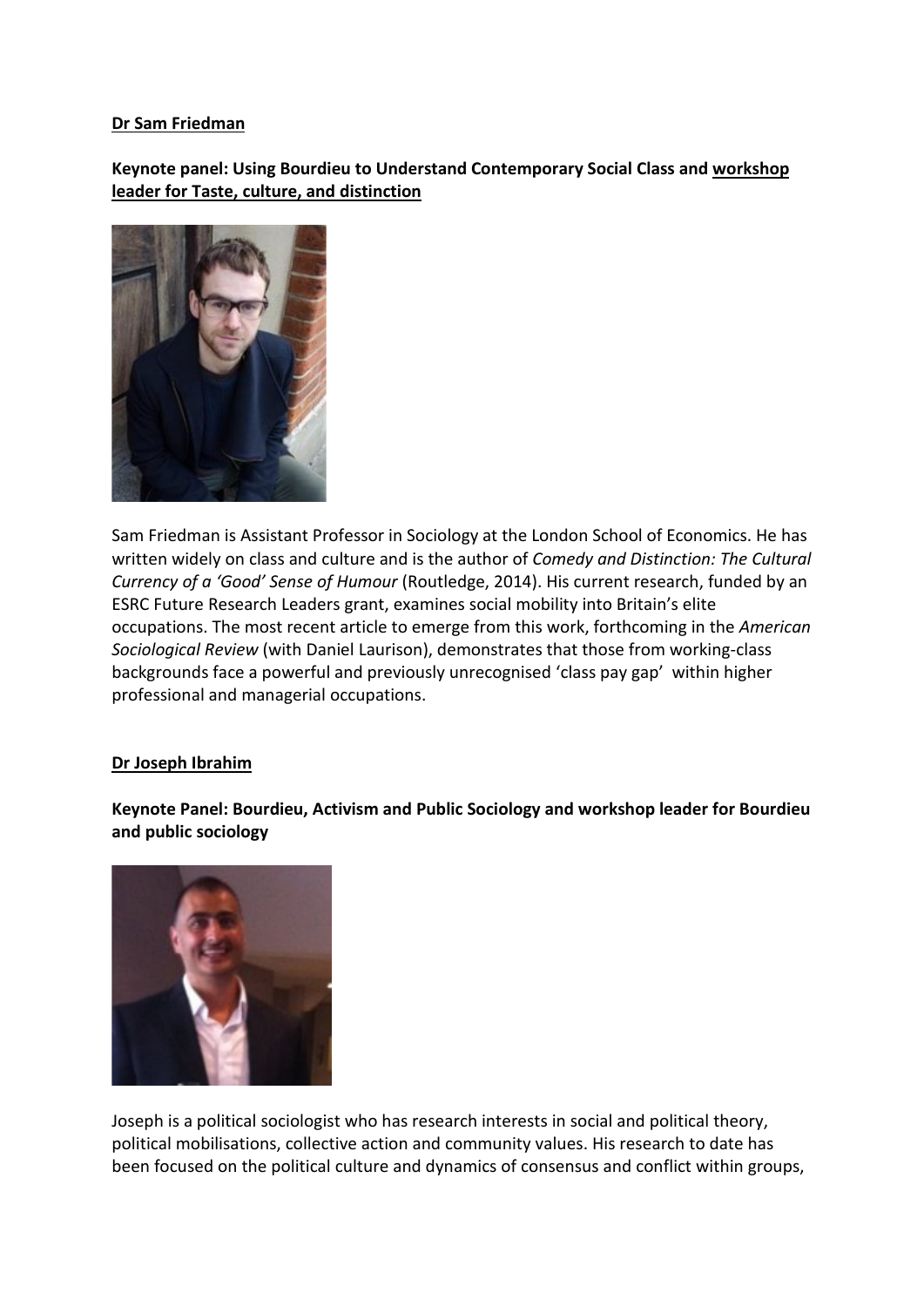and his areas of expertise straddle sociology and politics. He has recently completed projects on the application of social theory for understanding social movement dynamics, the politics of the alternative globalization movement, student politics and protests, and social movement emergence after the global financial crash.

Joseph has published widely in the areas of his expertise including a sole authored monograph, numerous peer reviewed (high impact and high quality) journal articles, and he has been the guest editor of two special issues of the journal Contention: The multidisciplinary journal of social protest. He currently sits on the editorial review board of the book series Transforming Capitalism: Rowman and Littlefield publishers. He has reviewed book proposals for Routledge publishers as well as numerous papers for a range of journals including Antipode, Contemporary Social Science, Contention, Social Movement Studies, and Policing and Society.

#### **Dr Nicola Ingram**

#### **Workshop leader for Bourdieu's philosophy of action: habitus and Bourdieu and Feminism**



Nicola Ingram is a lecturer in Social Justice and Education at Lancaster University, before which she was a lecturer in Sociology at the University of Bath. She is co-investigator of the Paired Pairs project. Nicola's interests are in classed and gendered inequalities in education and she has published widely in this area. In particular her work utilizes and develops Bourdieusian theory in order to analyse and understand processes of inequality. She is coconvenor of the British Sociological Association's (BSA) Bourdieu Study Group and BSA Education Study Group. Her recent co-edited book brings together her interest in social inequalities and Bourdieusian theory:

Thatcher, J., Ingram, N., Burke, C., and Abraham, J. (2016) Bourdieu: the next generation. The development of Bourdieu's intellectual heritage in contemporary UK sociology (in BSA Sociological Futures series, published by Routledge).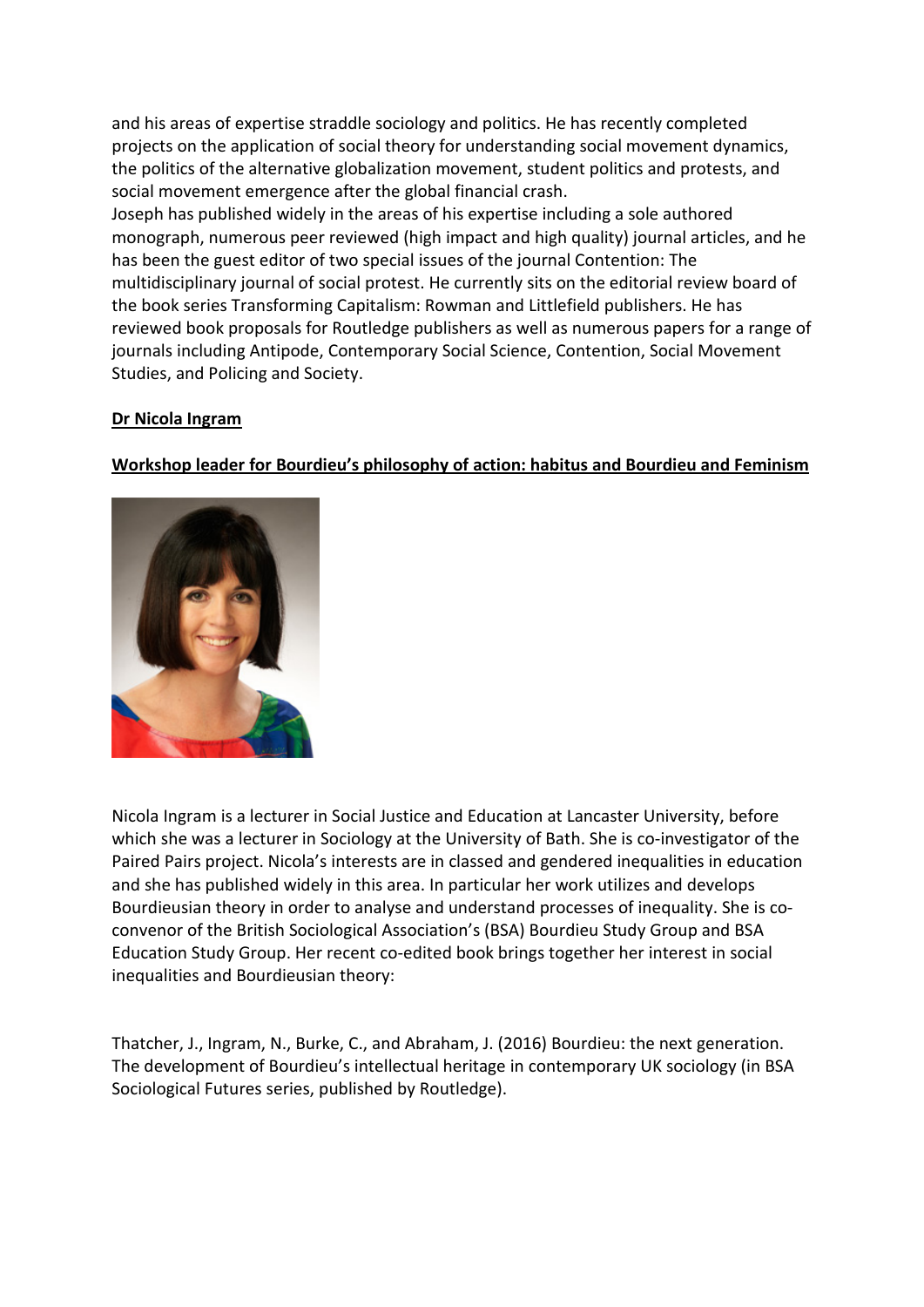#### **Professor David James**

**Keynote Panel: Bourdieu in Educational Research: Social Class, 'Race' and Ethnicity and workshop leader for Bourdieu's philosophy of action: habitus**



David James is Professor in the School of Social Sciences, Cardiff University, and Director of the Economic and Social Research Council (ESRC)-commissioned Wales Doctoral Training Centre. He is Chair of the Executive Editors of the *British Journal of Sociology of Education*, and an elected member of the Council of the *British Educational Research Association*. His view is that failing a key examination at the age of 11 was the most significant educational event in his life, setting him firmly on a non-academic educational trajectory. At the same time he thinks that the conventional 'late developer' explanation for his later academic success is nothing more than a convenient fiction and a refusal to see the world sociologically. In the late 1970s he left his day job (clerical work in local government) and his night job (musician) to become a mature student, gaining a first class degree in social sciences at Bristol University. He went on to teach sociology and psychology in Further Education colleges until the late 1980s, when he moved into higher education in the (then) Bristol Polytechnic. He completed a part-time PhD in 1996. His research covers curriculum, learning and assessment in schools, further and higher education and the relationship between educational policy/practice and social inequality. He has been responsible for many research projects and evaluations, including co-directing two ESRC-funded projects. Books include *Bourdieu and Education* (1998, with Grenfell), *The Creative Professional* (1999, with Ashcroft), *Improving Learning Cultures in FE* (2007, with Biesta) and *White Middle Class Identities and Urban Schooling* (2011 & 2013, with Reay & Crozier). More of his work can be seen at http://cardiff.academia.edu/DavidJames or at <http://www.cardiff.ac.uk/people/view/38032-james-david>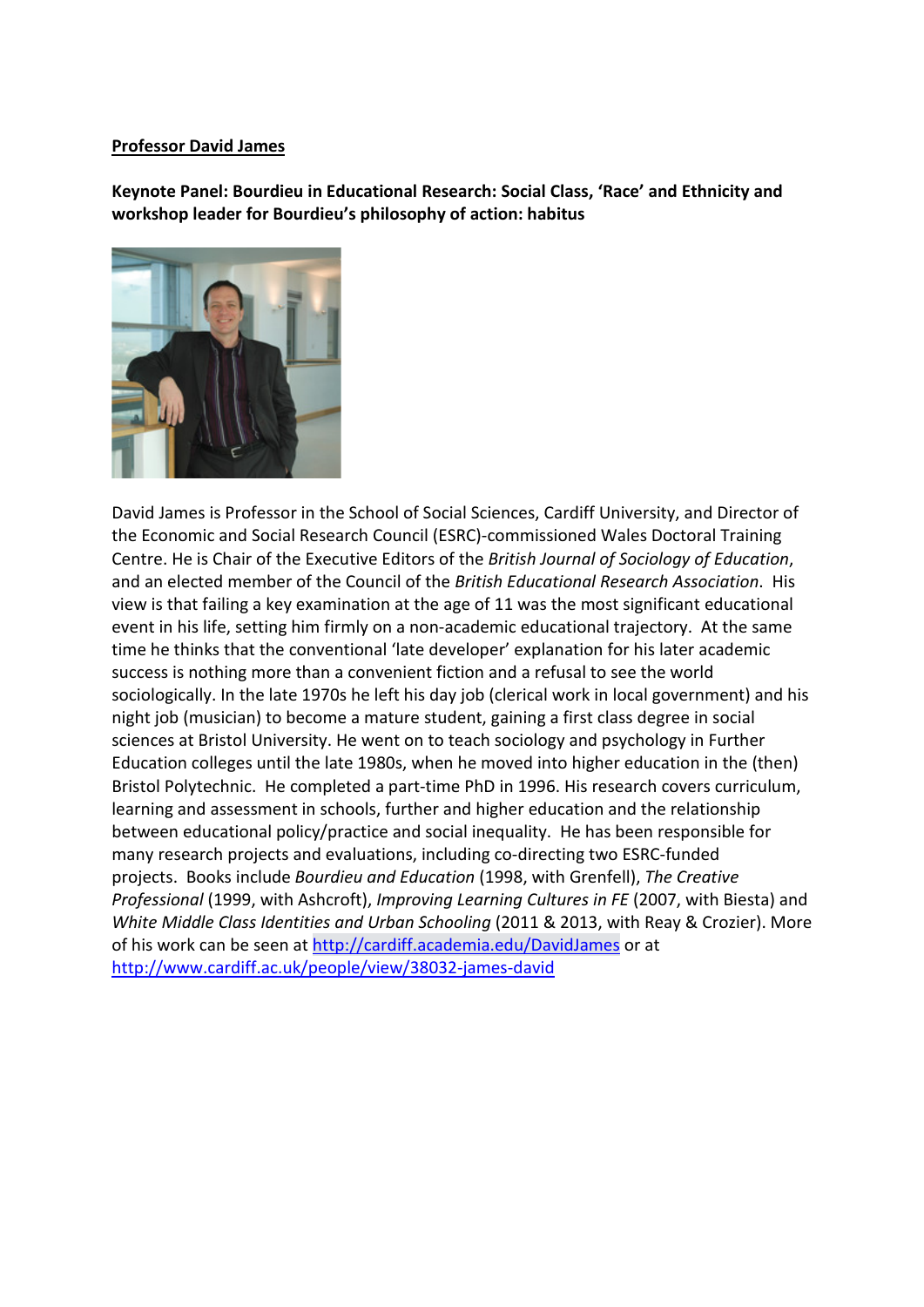#### **Dr Lisa Mckenzie**

**Keynote Panel: Bourdieu, Activism and Public Sociology and workshop leader for Bourdieu and public sociology**



Lisa Mckenzie is a research fellow in the Department of Sociology at the London School of Economics. Lisa is a researcher and an educator who is keen to develop research proposals, community collaborations and student projects focusing upon class inequality using a collaborative ethnographic approach. She is particularly interested in how research, teaching and community engagement can collaborate in paradigms of social justice through the use of higher education, and innovative research methodology. Lisa Mckenzie's most recent research has focused upon 'masculinity and belonging within

poor neighbourhoods'. An extension of the research from my PhD, an ethnographic study of the St Ann's council housing estate in Nottingham focusing upon white mothers to mixed race children. Consequently my scholarly interests range widely, the theoretical influence within the PhD and the later research on masculinity was the work of Pierre Bourdieu, with particular influence relating to symbolic violence, capital exchange, and power relationships within neo-liberal structures.

Lisa Mckenzie's research interests are the continuation and development of research proposals focusing upon class inequality and council estates within the UK. This especially relates to those communities who are presently living through a period of adversity, as the consequences of the UK's austerity measures have major impacts upon public services, housing and welfare entitlements.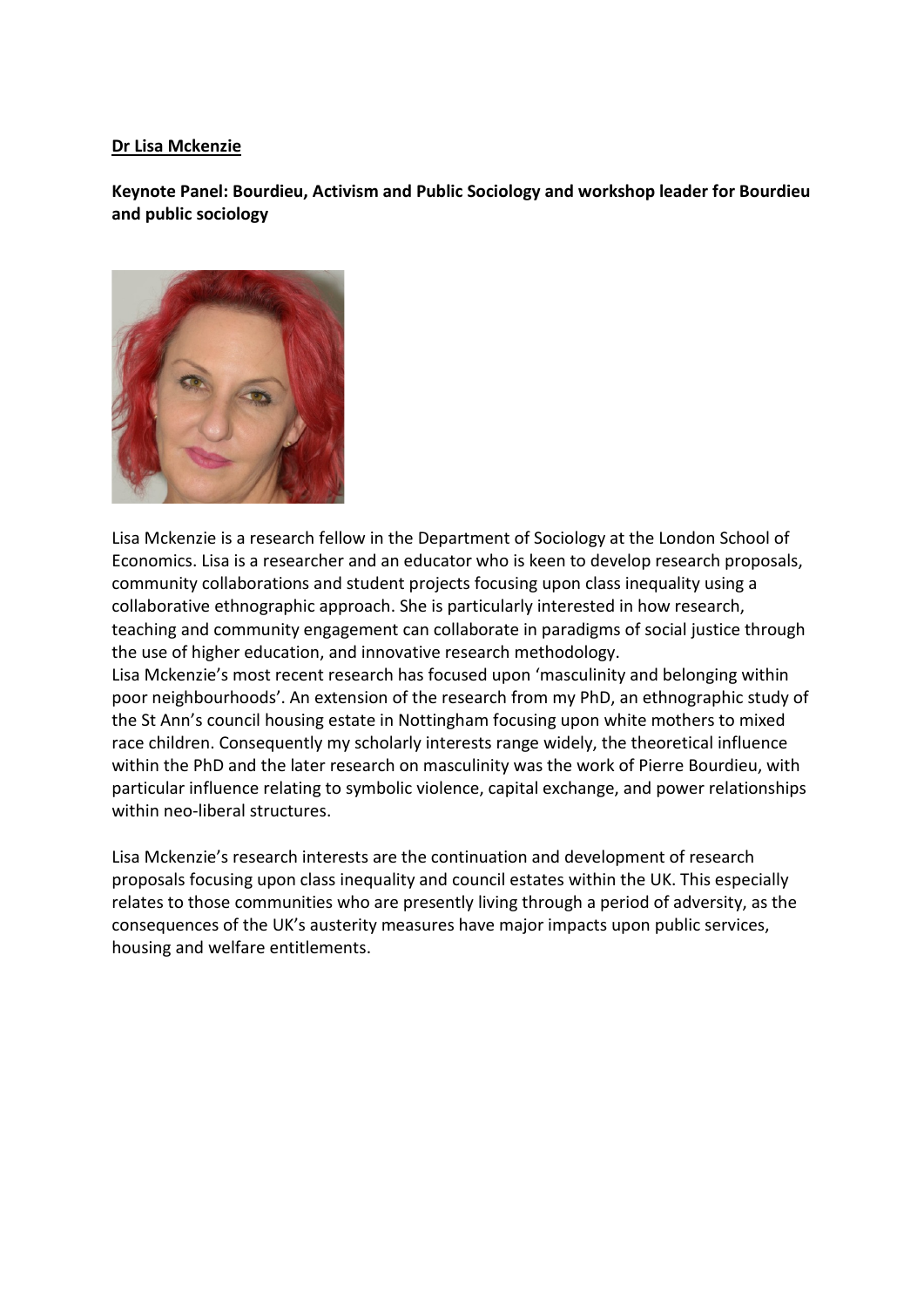#### **Dr Daniel Laurison**

**Keynote panel: Using Bourdieu to Understand Contemporary Social Class and workshop leader for How to interpret a multiple correspondence analysis and Taste, culture, and distinction**



Daniel Laurison is a post-doctoral research fellow in Sociology at the London School of Economics. He studies class, culture, and politics in various combinations, and is especially interested in the relationship between social position and how people see and understand the world around them and how that facilitates the reproduction of social inequality. He is a co-author of the recent book *Class in the 21st Century* and has published or forthcoming articles in *Sociological Forum, Sociological Review,* and *American Sociological Review.* Starting in Autumn 2016, he will be an Assistant Professor of Sociology at Swarthmore College, in the United States.

#### **Professor Gregor McLennan**

#### **Workshop leader for Bourdieu's epistemology and the principle of reflexivity**



Gregor McLennan is Professor of Sociology and Head of the school of Sociology, Politics and International Studies at the University of Bristol. He is the author of Marxism and the Methodologies of History; Marxism Pluralism and Beyond; Pluralism; Sociological Cultural Studies: Reflexivity and Positivity in the Human Sciences; and Story of Sociology. Gregor's recent articles have been on the challenges posed to critical sociology by postcolonialism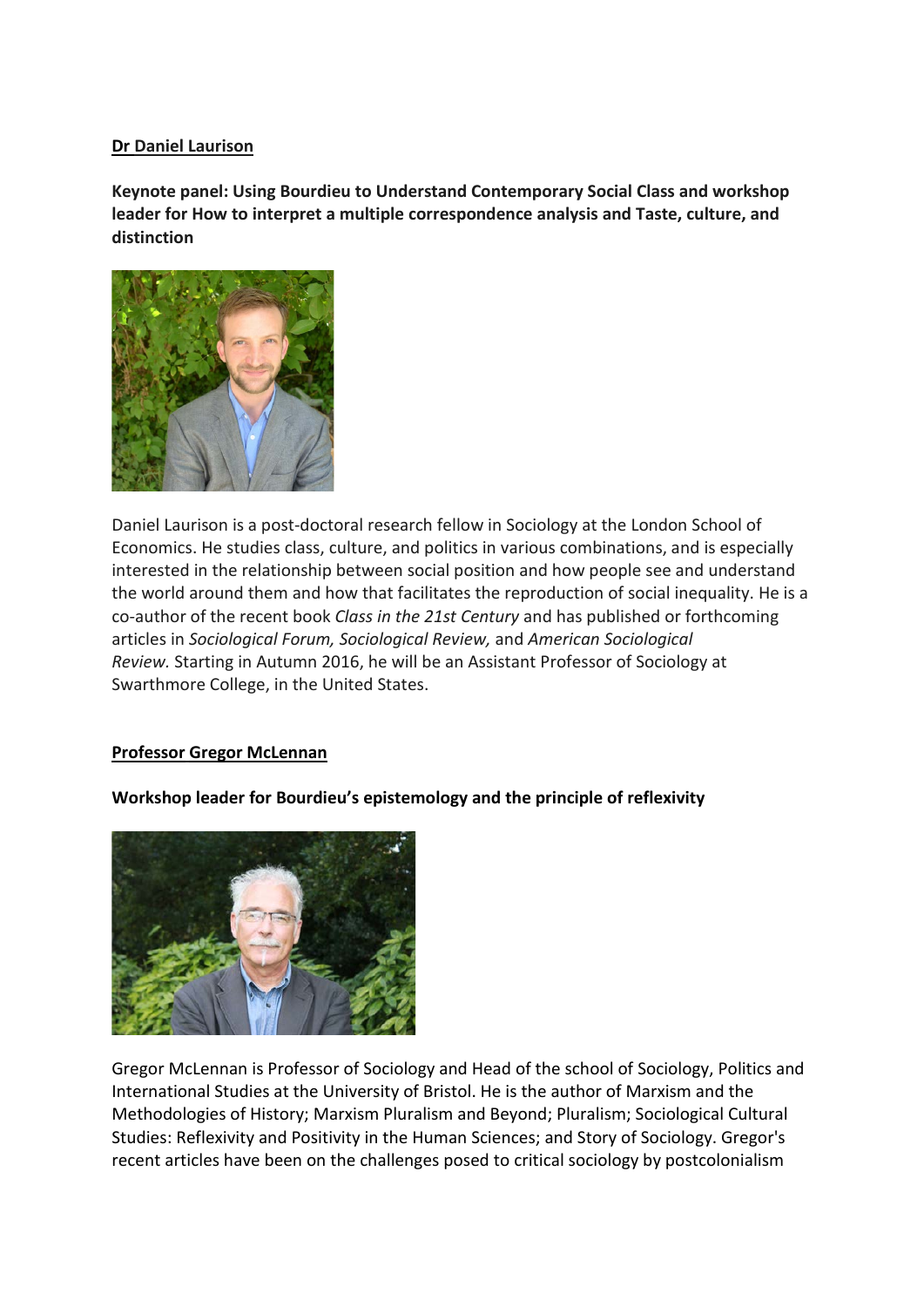and postsecularism, and he is currently writing on the late Stuart Hall as an intellectual mediator. Gregor teaches courses on social theory and philosophies of the social sciences.

#### **Professor Tariq Modood**

#### **Keynote Panel: Bourdieu in Educational Research: Social Class, 'Race' and Ethnicity**



Tariq Modood is Professor of Sociology, Politics and Public Policy and the founding Director of the Centre for the Study of Ethnicity and Citizenship at the University of Bristol and the co-founder of the international journal, *Ethnicities*. He was awarded a MBE for services to social sciences and ethnic relations in 2001 and was elected a member of the Academy of Social Sciences (UK) in 2004. He served on the Commission on the Future of Multi-Ethnic Britain, the National Equality Panel, and the Commission on Religion and Belief in British Public Life. His latest books include **Multiculturalism: A Civic Idea** (2<sup>nd</sup> ed; 2013); and as coeditor **Multiculturalism Rethought** (2015) and and **Multiculturalism and Interculturalism: Debating the Dividing Lines** (2016).

His website is [www.tariqmodood.com](http://www.tariqmodood.com/)

Tariq Modood is the founding Director of the Centre for the Study of Ethnicity and Citizenship at the University of Bristol and the co-founder of the international journal, *Ethnicities*. He was awarded a MBE for services to social sciences and ethnic relations in 2001 and was elected a member of the Academy of Social Sciences (UK) in 2004. His latest books include **Multiculturalism: A Civic Idea** (2<sup>nd</sup> ed; 2013); and as co-editor **Multiculturalism Rethought** (2015) and and **Multiculturalism and Interculturalism: Debating the Dividing Lines** (2016). His website is [www.tariqmodood.com](http://www.tariqmodood.com/)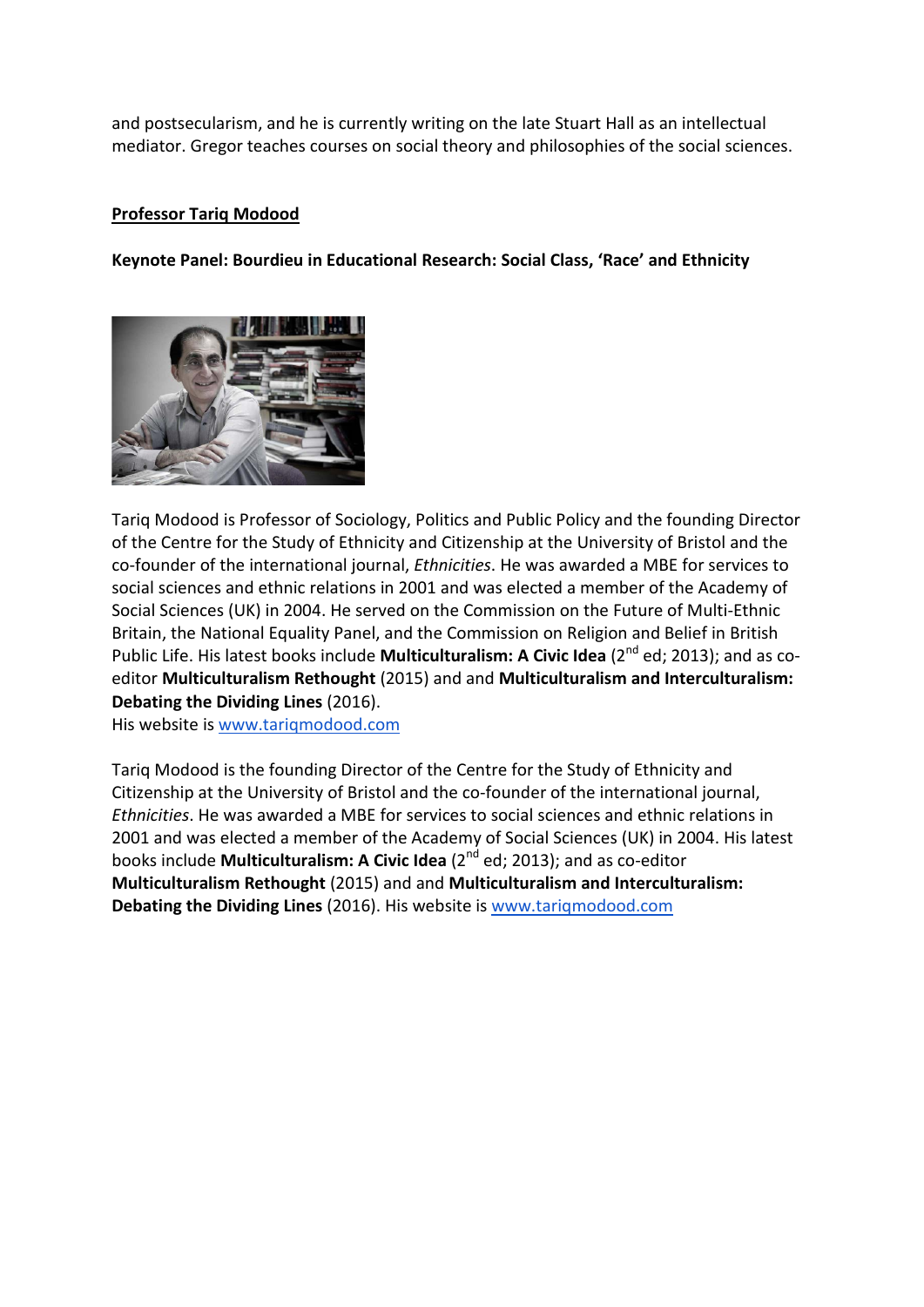#### **Professor Diane Reay**

**Keynote panel: Using Bourdieu to Understand Contemporary Social Class and workshop leader for Bourdieu's philosophy of action: habitus**



Diane Reay is Professor of Education at Cambridge University. She is a sociologist working in the area of education but is also interested in broader issues of the relationship between the self and society, the affective and the material. Her priority has been to engage in research with a strong social justice agenda that addresses social inequalities of all kinds.

Her research has a strong theoretical focus and she is particularly interested in developing theorisations of social class and the ways in which it is mediated by gender and ethnicity. This has resulted in researching areas as diverse as boys' underachievement, Black supplementary schooling, higher education access, female management in schools, and pupil peer group cultures.

Research projects include a study of children's relationships to space and place in the city, a project on parental involvement in education and research which develops Pierre Bourdieu's conceptual framework in order to understand gendered and racialised class processes. Recently completed ESRC-funded projects include ones on children's transitions to secondary schooling , choice of higher education, and students' identities and participation as learners. She is currently directing an ESRC project which examines white, middle class identities through an exploration of educational choice. Professor Reay has supervised PhD students across a wide range of areas including Jewish women teachers, psycho-analytic approaches to social class, pupil peer group cultures in primary schools and parental involvement in nurseries.

As well as being an executive editor of British Journal of Sociology of Education, she is on the editorial boards of the Journal of Education Policy and Cultural Sociology.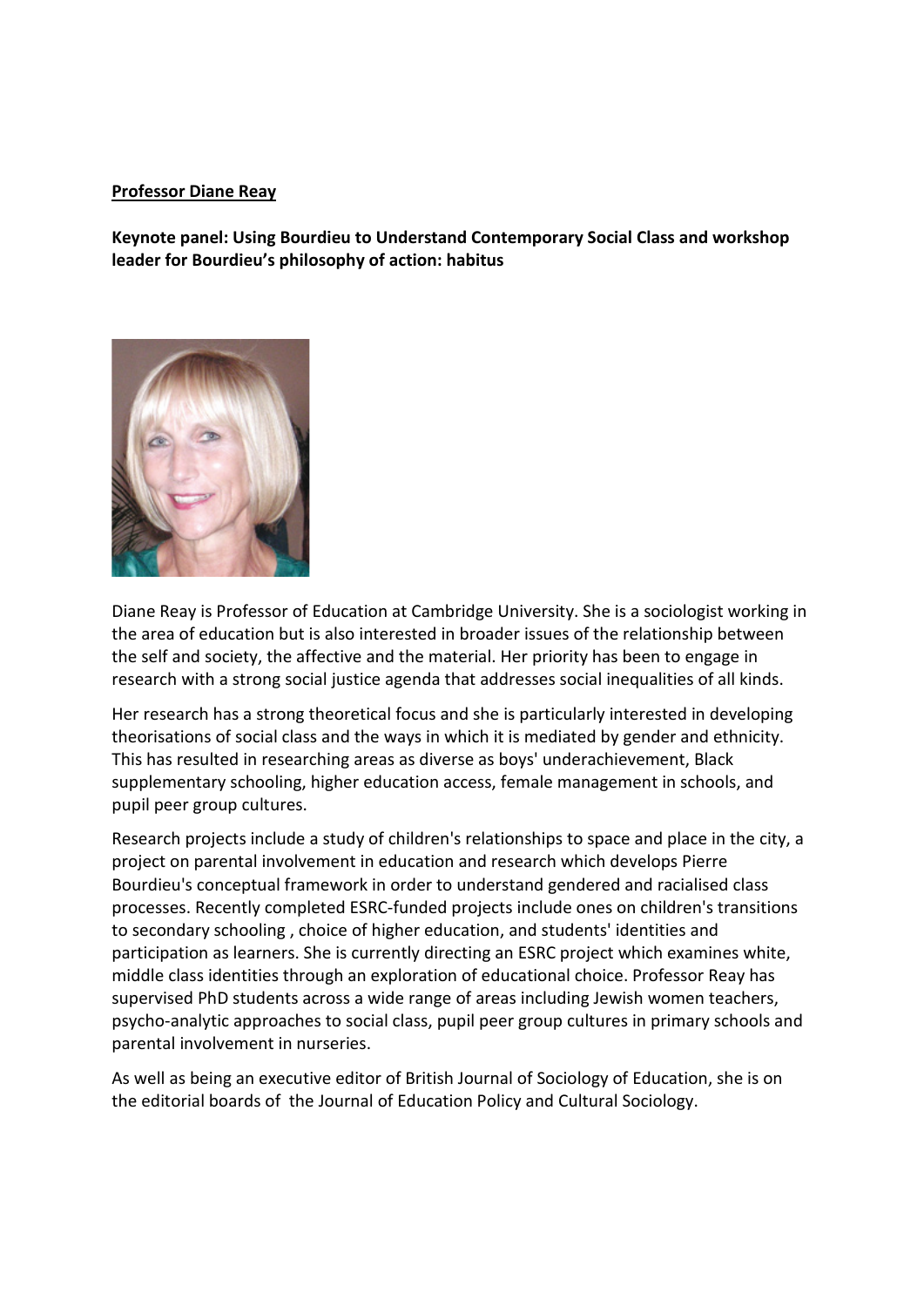#### **Professor Derek Robbins**

**Opening keynote and workshop leader for Bourdieu's epistemology and the principle of reflexivity**



Derek Robbins is Emeritus Professor of International Social Theory in the School of Social Sciences at the University of East London. He is the author of The Work of Pierre Bourdieu (Open University Press, 1991), Bourdieu and Culture (Sage, 2000), On Bourdieu, Education and Society (Bardwell Press, 2006) and French Post-War Social Theory: International Knowledge Transfer (Sage, 2011); the editor of two 4-volume collections of articles on Bourdieu in the Sage Masters of Contemporary Social Thought series (2000, 2005)) and of a 3-volume collection of articles on Lyotard in the same series (2004). He has also published many articles and book chapters on the work of Bourdieu. He edited and introduced Jean-Claude Passeron's Sociological Reasoning, published by Bardwell Press in March, 2013. His most recent book is Cultural Relativism and International Politics, published by Sage in 2015. He is editing and contributing to the volume on Bourdieu in the Anthem Companions to Sociology series, scheduled for publication in 2016, and he is currently writing Bourdieu and Social constructionism (provisional title) for publication by Manchester University Press.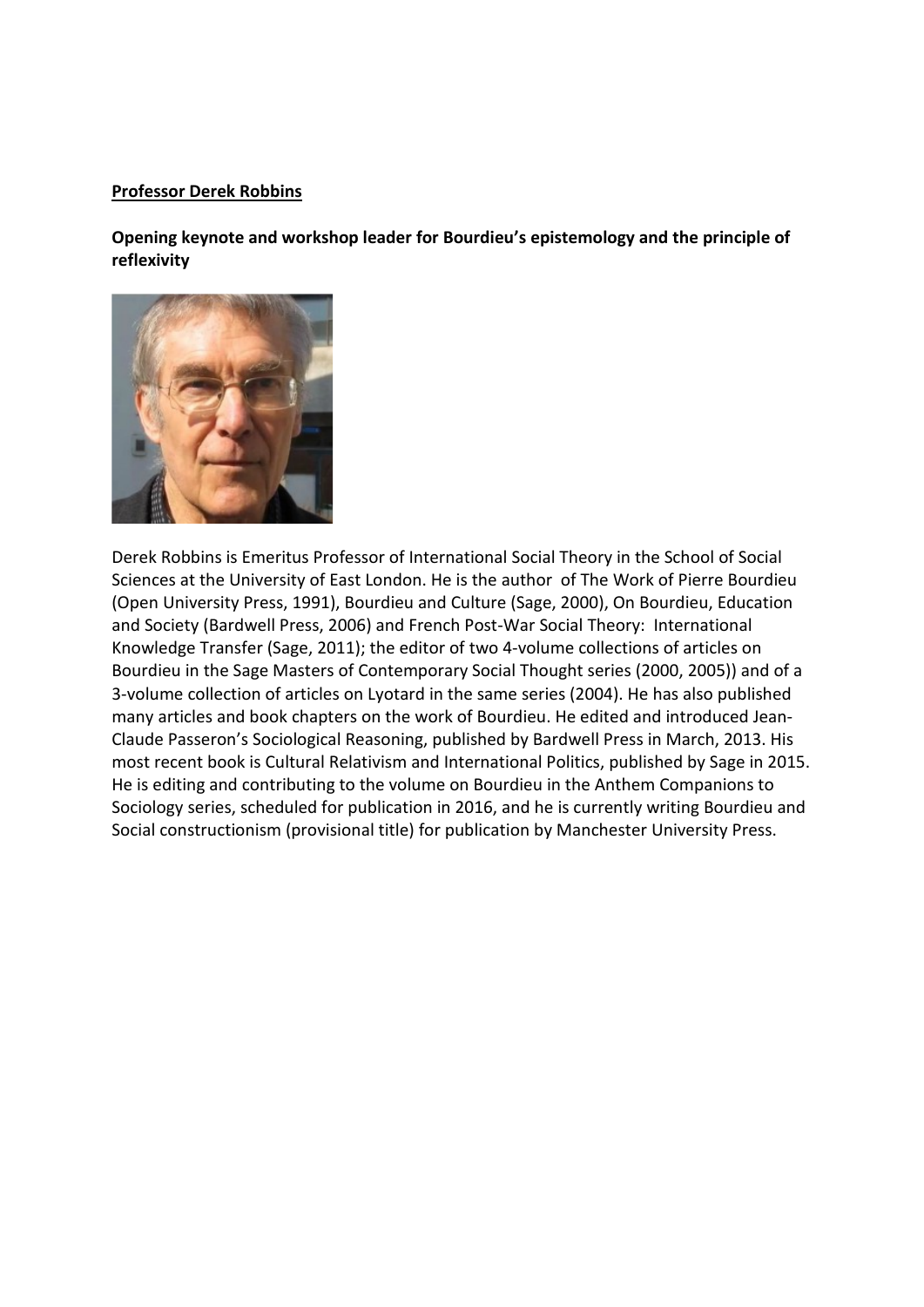#### **Dr Nicola Rollock**

**Keynote Panel: Bourdieu in Educational Research: Social Class, 'Race' and Ethnicity**



Dr Nicola Rollock is Deputy Director of the Centre for Research in Race & Education at the University of Birmingham. She is interested in understanding race in British society and how racially minoritised groups navigate and survive racism. She is author of The Colour of Class: the educational strategies of the Black middle classes which documents how Black middle class families work to navigate their children successfully through the education system and Editor of a new journal - Whiteness & Education - which launched in April 2016. Dr Rollock is a passionate champion of race equality in higher education. She is a Patron of the Equality Challenge Unit's Race Equality Charter and a member of the British Educational Research Association (BERA) Council. She was recognized, in 2015, as a Woman of Achievement by the Women of the Year Council for her work on race equality.

#### **Professor Elizabeth Silva**

**Closing keynote and workshop leader for Bourdieu and Feminism**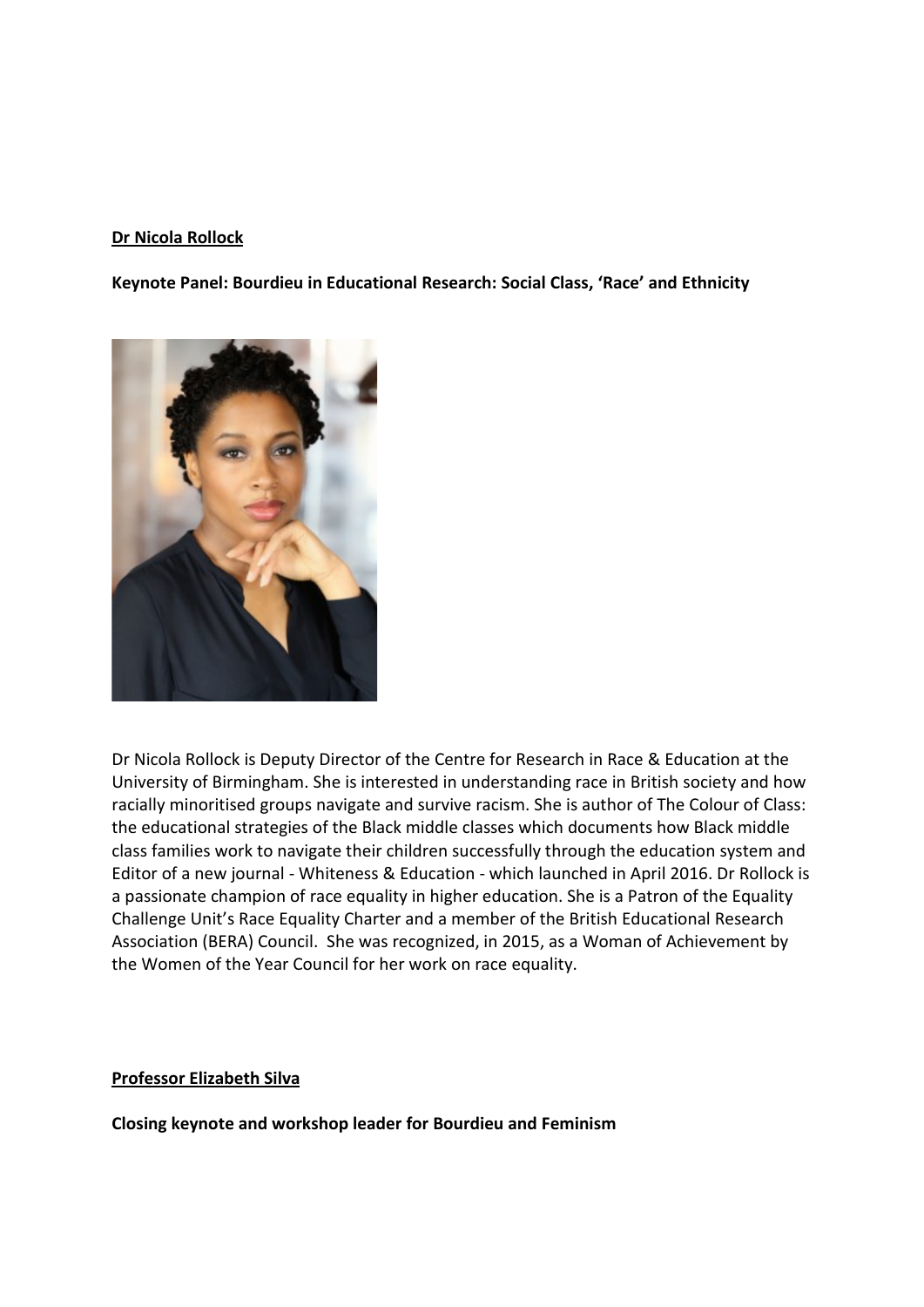

Elizabeth Silva is a Professor of Sociology in the Faculty of Social Sciences, The Open University. She is also the Director of the Centre for Citizenship, Identity and Governance (CCIG). Elizabeth current research interests are in Sociology and Culture. These encompass (1) Social Connections and Social Divisions particularly those of gender and class and (2) the connections between the Material (objects / technologies) and Social Relations, particularly in the contemporary context of the home and family life, art objects and museums. Feminist theories have informed these interests. Research methodologies have been central to my concerns (qualitative approaches of focus groups, interviews, ethnographies and visual explorations, as well as quantitative survey methods. She also engages with exploration of how different approaches and cross cultural and cross national comparisons complement the creation and understanding of social 'realities'.

Elizabeth is currently developing a project on 'Exhibiting Social Change' based on visual art engagements with the narratives of the Brazilian dictatorship violence and imagination for the future.

#### **Dr Derron Wallace**

**Discussant: Keynote Panel: Bourdieu in Educational Research: Social Class, 'Race' and Ethnicity**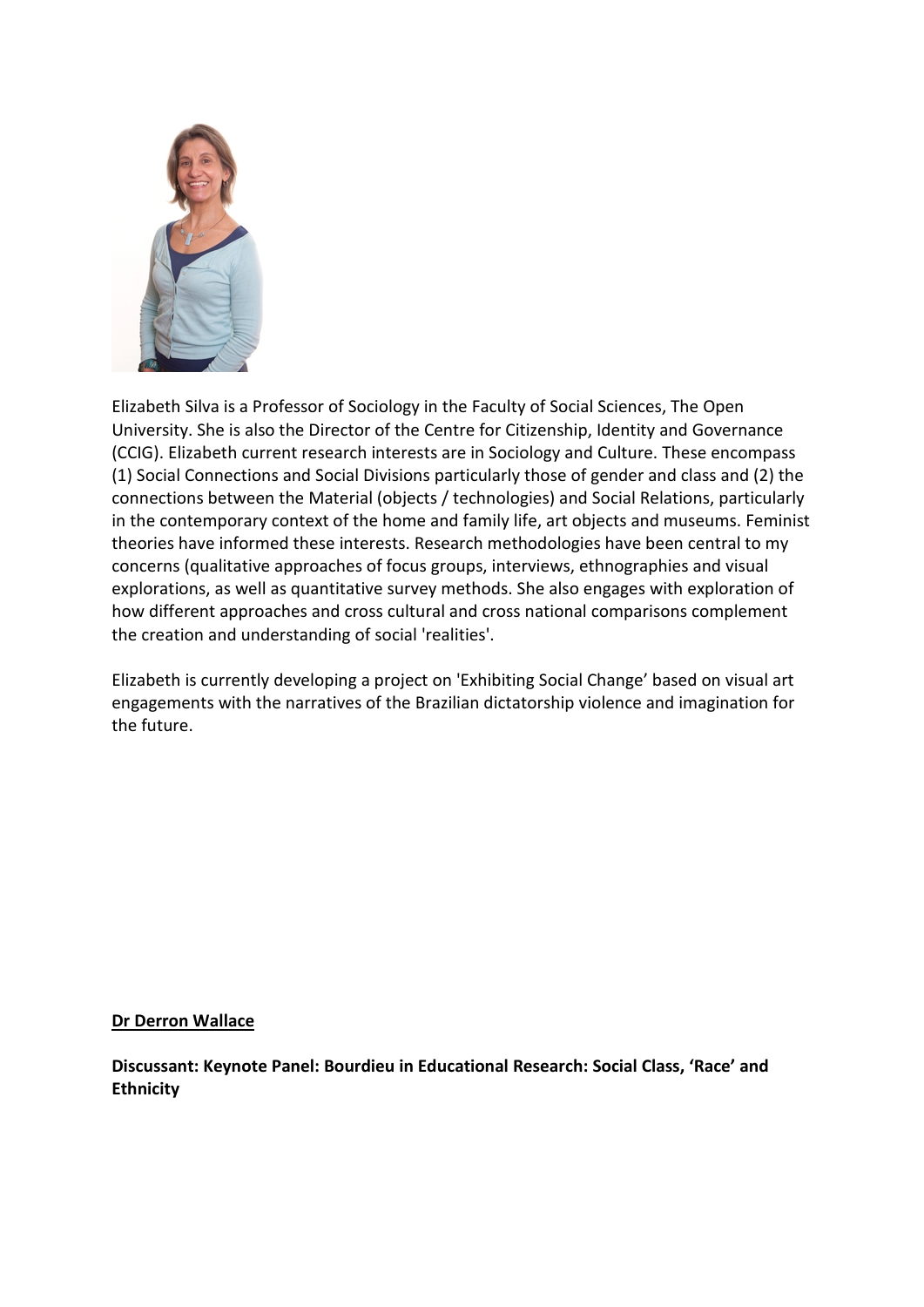

Derron Wallace is a sociologist of education, 'race' and ethnicity whose research focuses on inequalities and identities in urban schools and neighbourhoods. His current work examines the educational outcomes of working class and middle class Black immigrants in global cities like London and New York City. He is author of forthcoming pieces in Sociology, Critical Justice Review, and Culture, Society and Masculinities. His co-edited volume Masculinity and Aspiration in the Era of Neoliberal Education (Routledge) is slated to published later this year.A recent graduate of the University of Cambridge, Derron Wallace is an assistant professor of sociology, education and African diaspora studies at Brandeis University in Massachusetts, USA.

## **BSA Bourdieu Study Group Co-Convenors**

**Jessie Abrahams**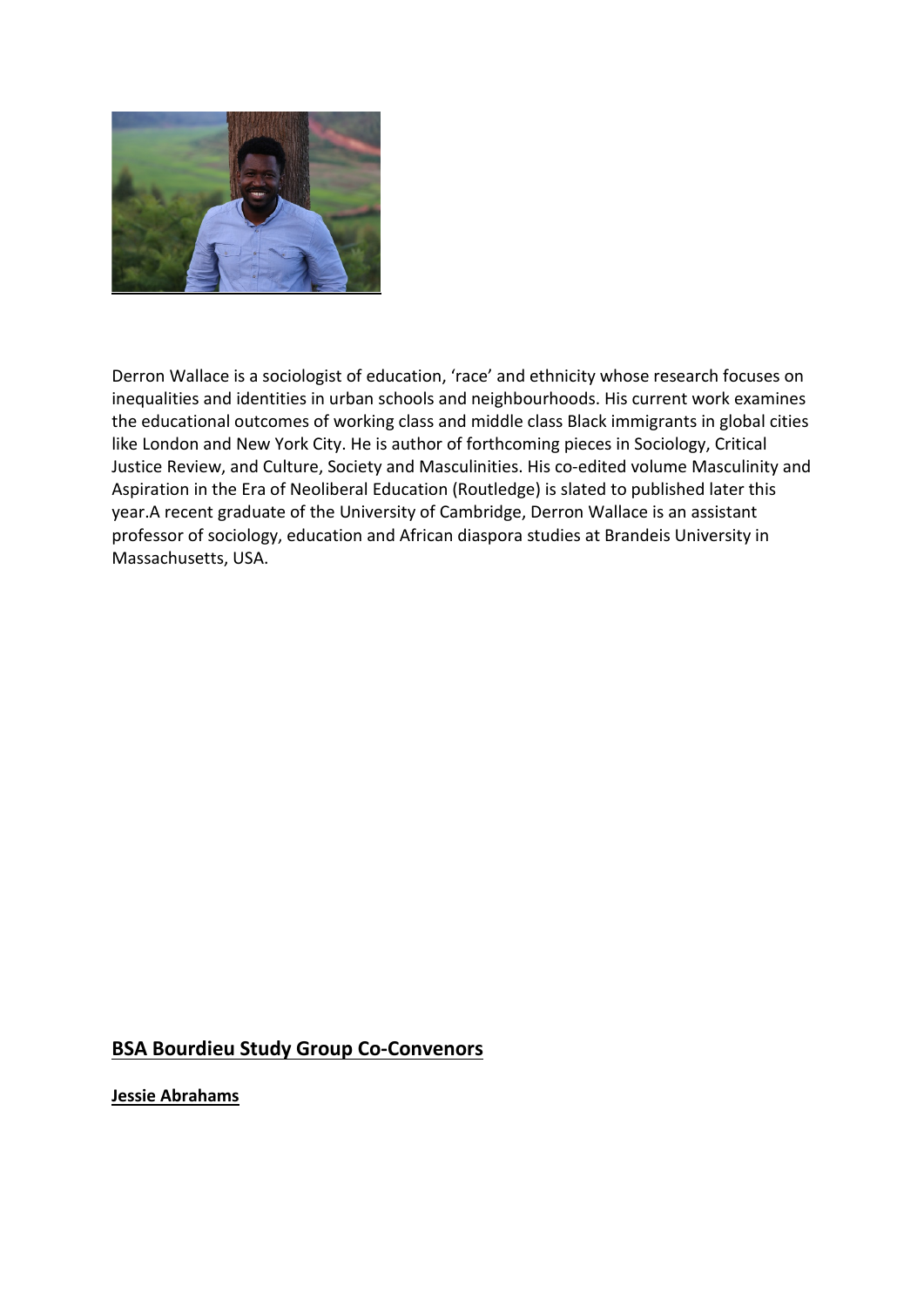

Jessie is currently undertaking an ESRC funded PhD (+3) at Cardiff university. Her thesis is exploring the relationship between the increased tuition fees in England and young peoples 'horizons for action'.

From 2010 – 2013 Jessie was a research assistant on the Leverhulme Trust funded project 'Paired Peers'. The project qualitatively followed a cohort of 70 students throughout their undergraduate degrees at the two universities in Bristol (University of Bristol and University of the West of England). The students were 'paired' by social class background and subject in order to allow for various comparisons of their experiences. Overall the project has so far found that class inequality continues to permeate the process of 'getting in' to university, 'getting on' whilst at university and 'getting out' of university.

#### **Dr Ciaran Burke**



Dr. Ciaran Burke is a co-founder and co-convenor of BSA Bourdieu Study Group. He is a lecturer in Sociology at Plymouth University and author of Culture, Capitals and Graduate Futures: degrees of class. His research interests apply Bourdieusian social theory to a number of aspects within labour studies including: graduate employment transitions, critical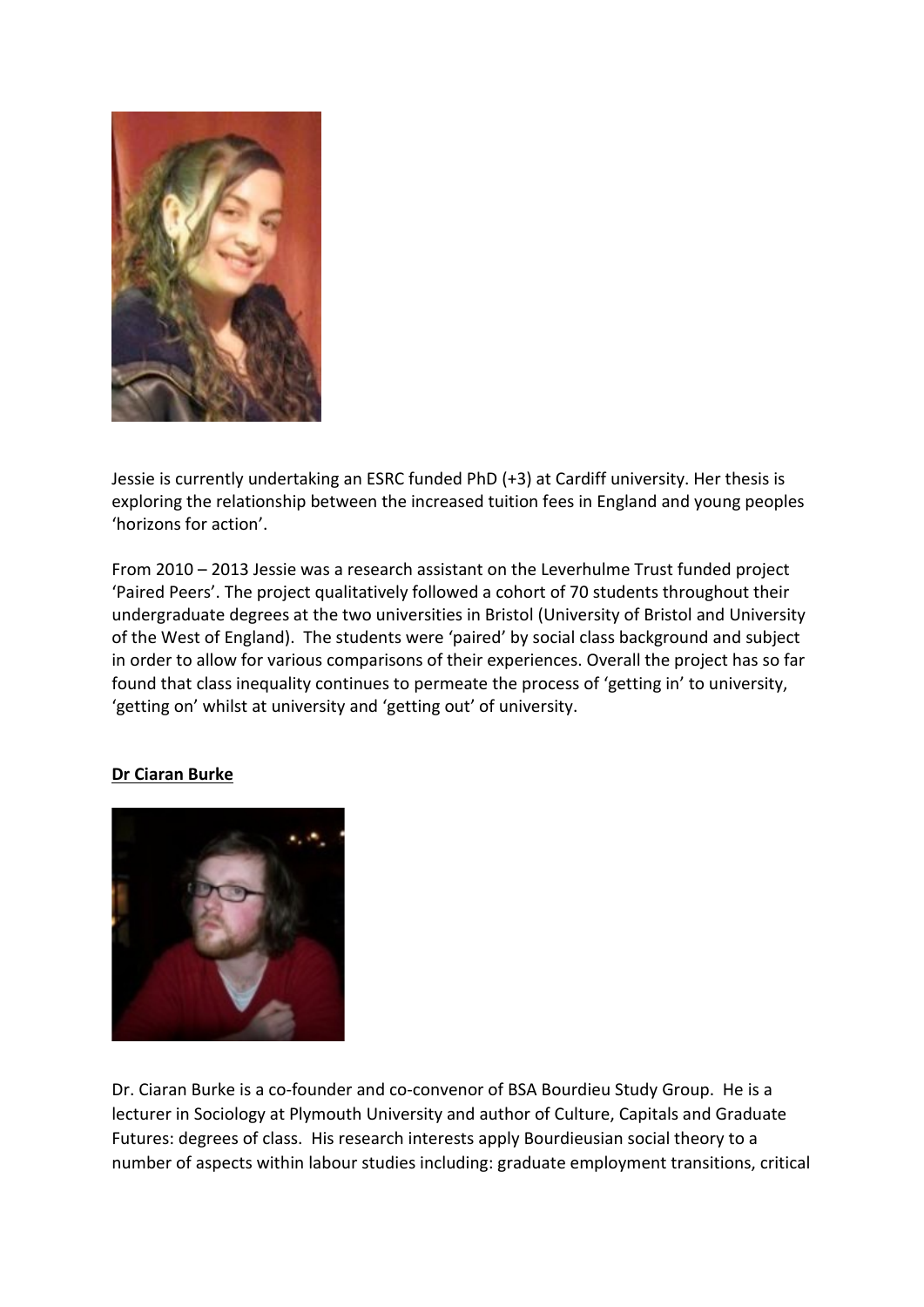organization studies, labour market inequalities and employability provision within higher education

#### **Dr Nicola Ingram**



Nicola Ingram is a lecturer in Social Justice and Education at Lancaster University, before which she was a lecturer in Sociology at the University of Bath. She is co-investigator of the Paired Pairs project. Nicola's interests are in classed and gendered inequalities in education and she has published widely in this area. In particular her work utilizes and develops Bourdieusian theory in order to analyse and understand processes of inequality. She is coconvenor of the British Sociological Association's (BSA) Bourdieu Study Group and BSA Education Study Group. Her recent co-edited book brings together her interest in social inequalities and Bourdieusian theory:

Thatcher, J., Ingram, N., Burke, C., and Abraham, J. (2016) Bourdieu: the next generation. The development of Bourdieu's intellectual heritage in contemporary UK sociology (in BSA Sociological Futures series, published by Routledge).

#### **Kirsty Morrin**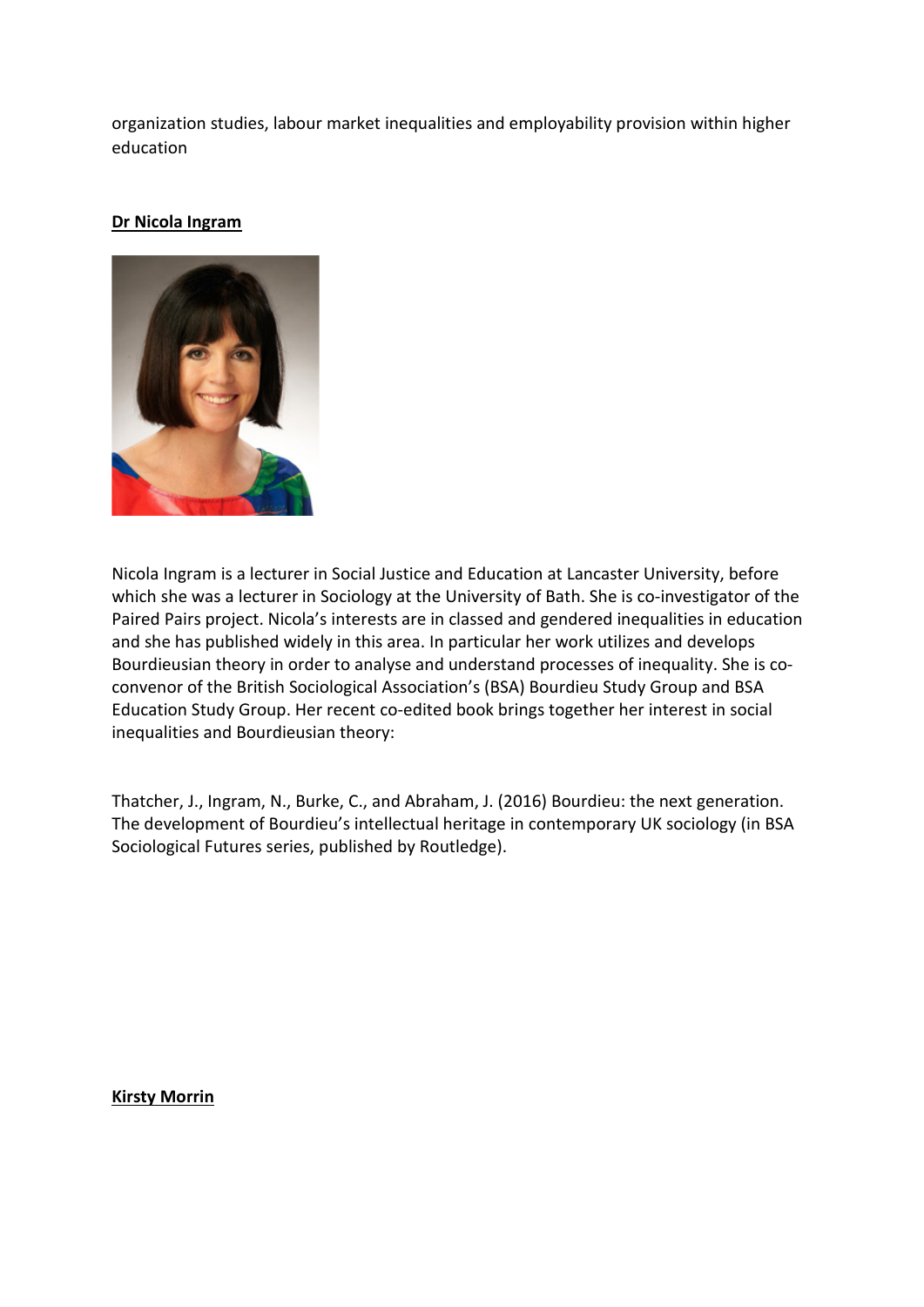

Kirsty Morrin is a PhD student at the University of Manchester, her doctoral research focuses on UK educational policy reform, more specifically the introduction of academies and the increasing preference of 'entrepreneurship education' in working class communities. In her work she considers intersections of class, aspiration, social mobility, entrepreneurship and inequality.

Her recent publications include a chapter in the Bourdieu Study Group's book "Bourdieu the Next Generation", entitled "'Unresolved Reflections: Bourdieu, Haunting and Struggling with Ghosts'. In addition she wrote as part of a collective -The Res-Sisters- for an upcoming book that looks at the experiences of, and challenges and resisting to the neoliberal academy.

#### **Dr Jenny Thatcher**



Jenny recently completed her PhD at the University of East London under the supervision of Professor Derek Robbins. Her thesis focused on Polish migrant parents secondary school choices for their children. The research explored the parents' narratives and perceptions of social divisions in Britain, in particular what awareness the parents held toward issues of 'race', ethnicity and social class divisions, and whether their understandings of these issues influenced their interaction with the quasi-market education system in London and Nottingham.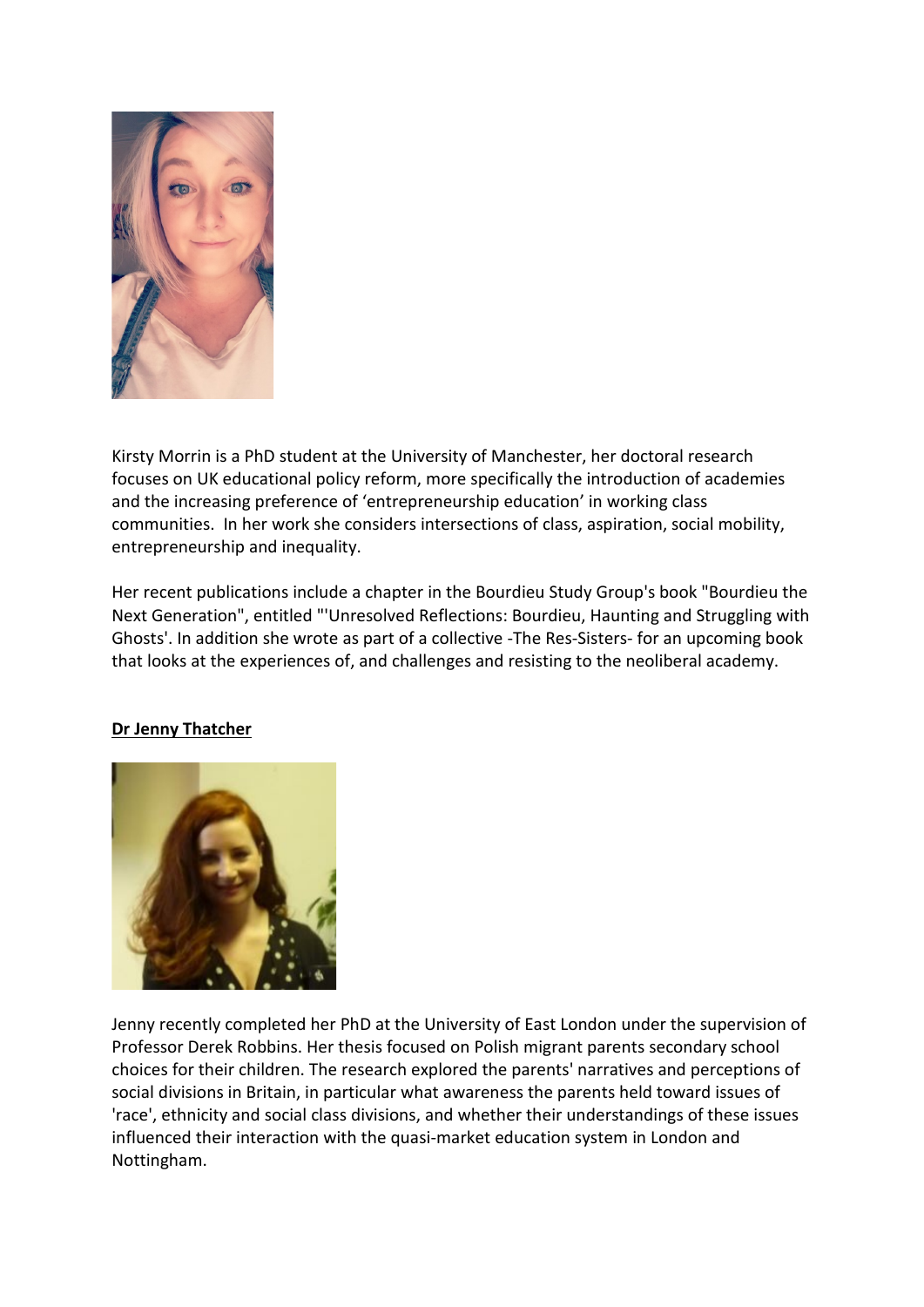Jenny's research interests include social class divisions, and particularly how distinctions are legitimised and reproduced through aesthetic judgements of taste.

Jenny am a co-founder and co-convenor of the BSA Bourdieu Study Group. She is also a member of the Sociological Review's Early Career Board as well as the event administrator the Sociological Review. She recently co-edited the Bourdieu Study Group book: Thatcher, J., Ingram, N., Burke, C., and Abraham, J. (2016) Bourdieu: the next generation. The development of Bourdieu's intellectual heritage in contemporary UK sociology (in BSA Sociological Futures series, published by Routledge).

# **Assistants**

#### **Nell Beecham**



Nell is an ESRC doctoral student in the Department of Sociology. Her research spans the areas of culture, technology and emotions. Supervised by Prof Mike Savage, her PhD research explores the roles of technology and space in the formation of contemporary social relationships, and addresses issues of inequality formation and reproduction, valuation and socio-spacial dynamics. Nell holds a MSc in Contemporary Social Thought from the LSE, for which she received a Distinction, and a First Class Honours BA in Sociology from the University of York.

**Laura Bentley**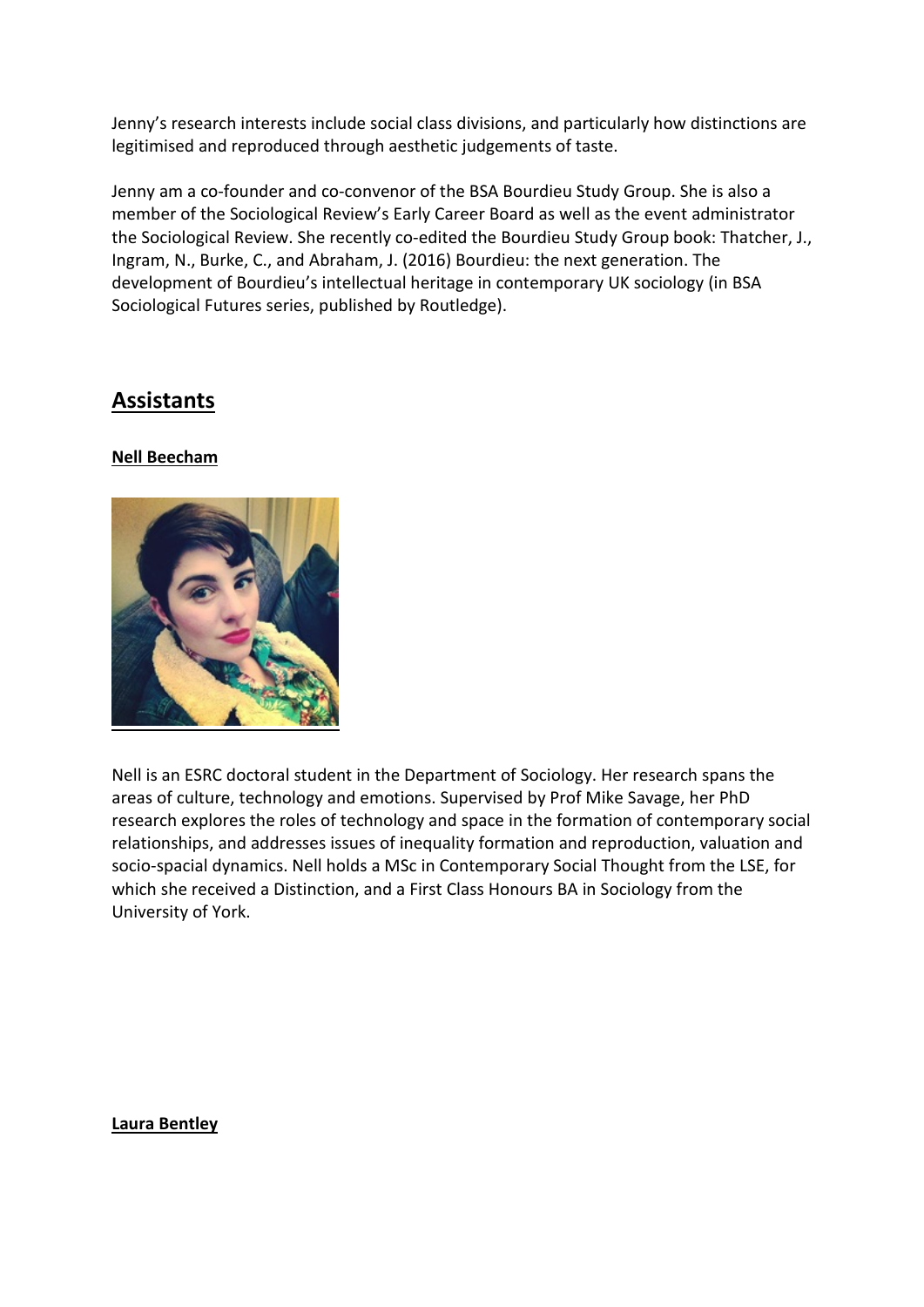

Laura is the full time PhD student at the University of the West of England who also works for the The Paired Peers Research Project. Laura started her PhD and joined the research project in September 2014 shortly after completing her English and Education Studies degree with First-class honours at Sheffield Hallam University in June 2014. Laura's particular interest, amongst other things, is how gender and social class inequalities and privileges intersect and affect opportunities in the employment market and also affect wider societal structures.

#### **Constantino Dumangane, Jr**



Constantino recently completed PhD in Sociology of Education in February 2016. He also holds a Masters in Social Science Research Methods from Cardiff University, a Doctorate of Law from American University, Washington, DC and a Bachelor's degree in Communications, Political Science and Public Administration from the State University of New York at Binghamton. Constantino has a keen interest in 'raced', classed and gendered issues pertaining to inequity and access to HE in the UK and globally. He recently completed a one year transnational research project on global access to post-secondary education. He is currently a consultant researcher on issues pertaining to equality, diversity and civil society issues in education and health.